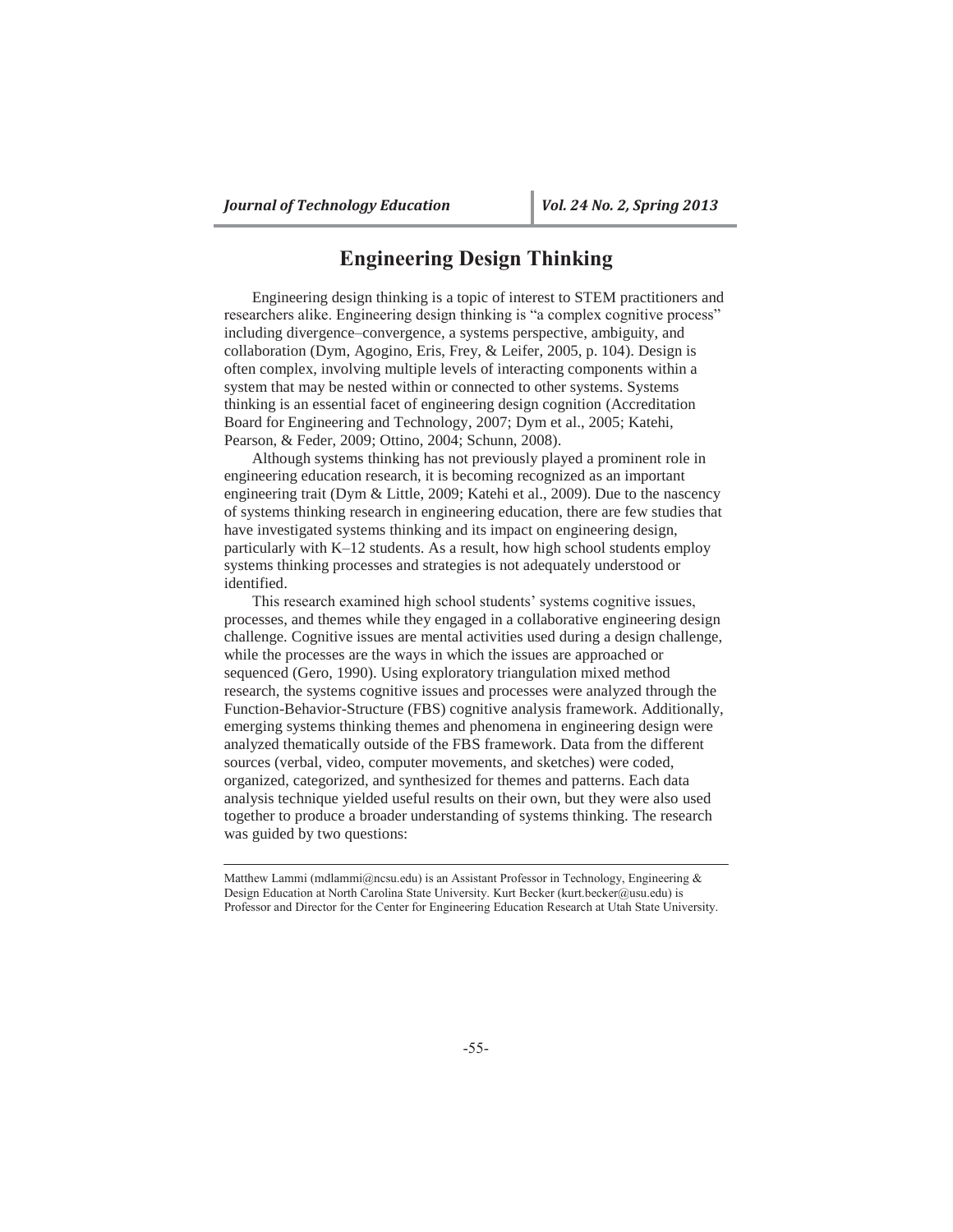- 1. What are the cognitive issues and processes used by high school students when attempting an engineering design challenge analyzed through the FBS framework?
- 2. Are there emerging qualitative themes and phenomena as they relate to systems thinking in engineering design? If there are themes or phenomena, how can these themes and phenomena be analyzed and interpreted—essentially repeatedly reviewing and analyzing the data sources outside of the FBS framework looking for themes, patterns, and phenomena?

### **Background**

Engineering design is a process that has no agreed upon definition. Nevertheless, there are multiple K–12 programs and curricula that purport to teach engineering design (Katehi et al., 2009). Although the design definitions vary, studies have shown that high school students can engage in engineering design (Apedoe, Reynolds, Ellefson, & Schunn, 2008; Brophy, Klein, Portsmore, & Rogers, 2008; Dally & Zhang, 1993; Eisenkraft, 2011; Hmelo-Silver, Holton, & Kolodner, 2000; Kolodner, 2002).

Complexity is another ambiguous term, (Davis & Sumara, 2006) yet complexity typically involves systems and their interacting phenomena. Systems thinking is a concept found in complexity, but it is also a term that has different meanings for different fields and disciplines. Engineering design often includes systems thinking facets and operations including: multiple interconnected variables, non-linearity, open-endedness, emergence, optimization, and graphical visualizations.

#### **Complexity and Systems Thinking in Engineering Design**

As the name suggests, complex systems are not easily defined and have given way to various precepts and constructs. Systems are dynamic with respect to time, with distinct variables varying along unique time scales. Complex systems have multiple interconnected variables with emerging interactions that cannot be viewed in isolation in order to understand the aggregate system (Hmelo-Silver & Azavedo, 2006). Complex systems are non-linear and unbounded (Davis & Sumara, 2006; Foster, Kay, & Roe, 2001). Most physical and social phenomena at the systems level do not follow a simple cause-effect relationship. Schuun (2008) defined optimization in complexity as balancing constraints, trade-offs, and requirements. In summary, complex systems are dynamic, adaptive, emergent, non-linear, and iterative. These systems are also influenced by multiple time scales, contain interconnected variables, and often include human activity as another variable.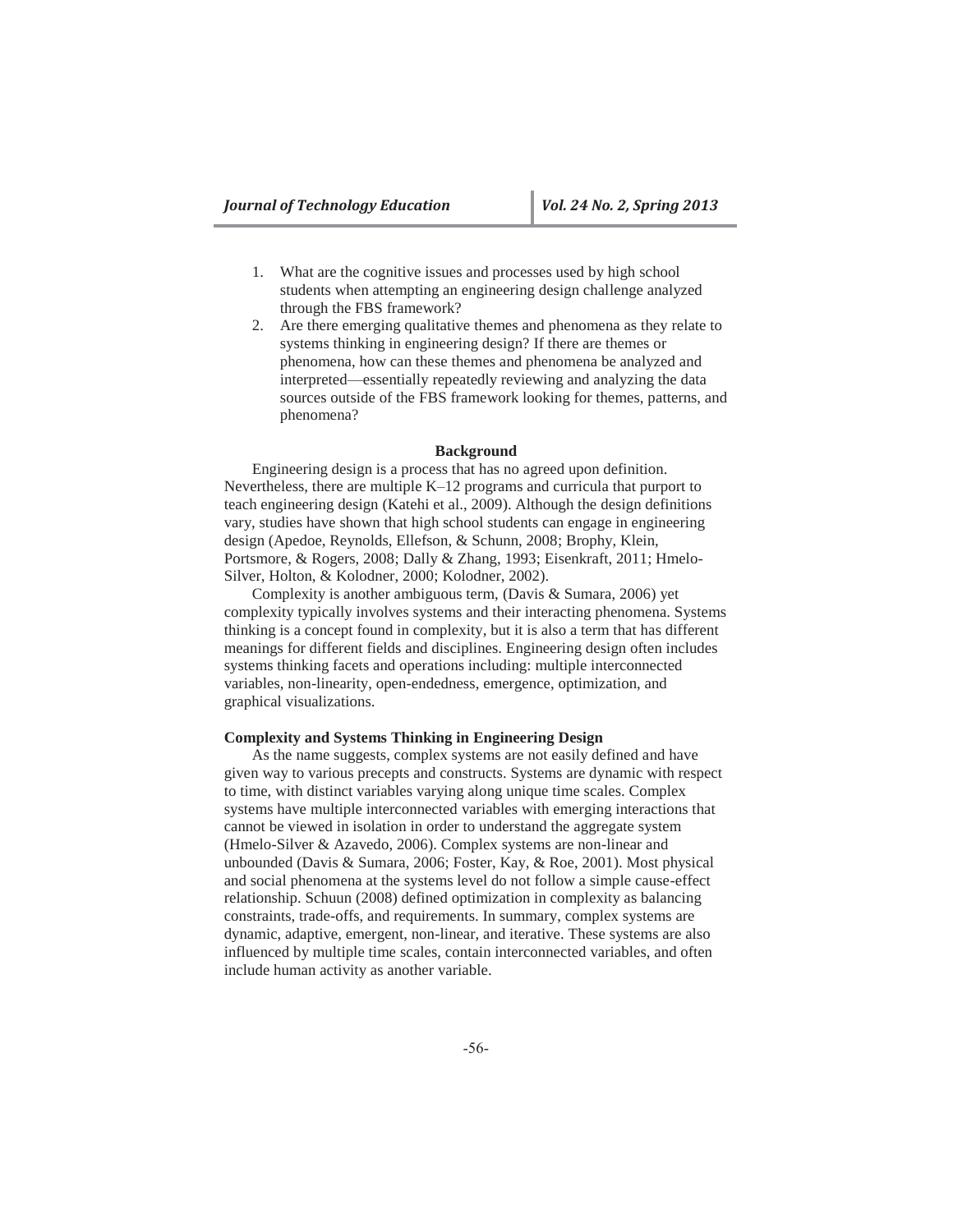Dym, Agogino, Eris, Frey, and Leifer (2005) unambiguously stated that design thinking is complex and offered the following definition of engineering design:

Engineering design is a systematic, intelligent process in which designers generate, evaluate, and specify concepts for devices, systems, or processes whose form and function achieve clients' objectives or users' needs while satisfying a specified set of constraints. (p. 104)

Dym et al. (2005) further stated, "A hallmark of good systems designers is that they can anticipate the unintended consequences emerging from interactions among multiple parts of a system" (p. 106). The American Society for Engineering Education's seminal report in the 1950s on engineering education, commonly referred to as the Grinter Report, advocates as one of their primary tenets "an integrated study of engineering analysis, design, and engineering systems" (Grinter, 1956, p. 74). The National Academy of Engineering (NAE) and Accreditation Board for Engineering and Technology (ABET) both promote systems thinking for engineers. ABET (2007) defined engineering design as follows, "Engineering design is the process of devising a system, component, or process to meet desired needs" (p. 3). NAE (2005) called for the next generation of engineers to be global, (or systems), in their thinking and practice. Support for systems thinking in engineering comes from researchers, practitioners, and preeminent national organizations alike. Katehi et al. (2009) in their work on K– 12 engineering education stated, "one crucial idea that appears regularly… is the concept of *systems*" (p. 42).

Katehi and colleagues (2009) explained that a system "is any organized collection of discrete elements designed to work together in interdependent ways to fulfill one or more functions" (p. 5) and that systems thinking "equips students to recognize essential interconnections in the technological world and to appreciate that systems may have unexpected effects that cannot be predicted from the behavior of individual systems" (p. 91). Systems thinking was defined in this study as the ability to understand the components of a system and their interactions and resulting outputs.

Not all engineering requires systems thinking because not all engineering problems are complex. Structured problems and Newtonian principles are not only present in engineering practice but are also helpful in engineering education pedagogy and content. Furthermore, complex problems may be broken down into subsystems and subproblems for a more simple understanding (Schunn, 2008).

### **Facets of Complexity and Systems in Engineering Design**

Many of the facets of complexity science are found in engineering design. Engineering designers must often consider interconnected, wide-ranging, and non-linear variables. Interconnected variables may be complicated and complex. Complicated systems are elaborate and have multiple variables. Complex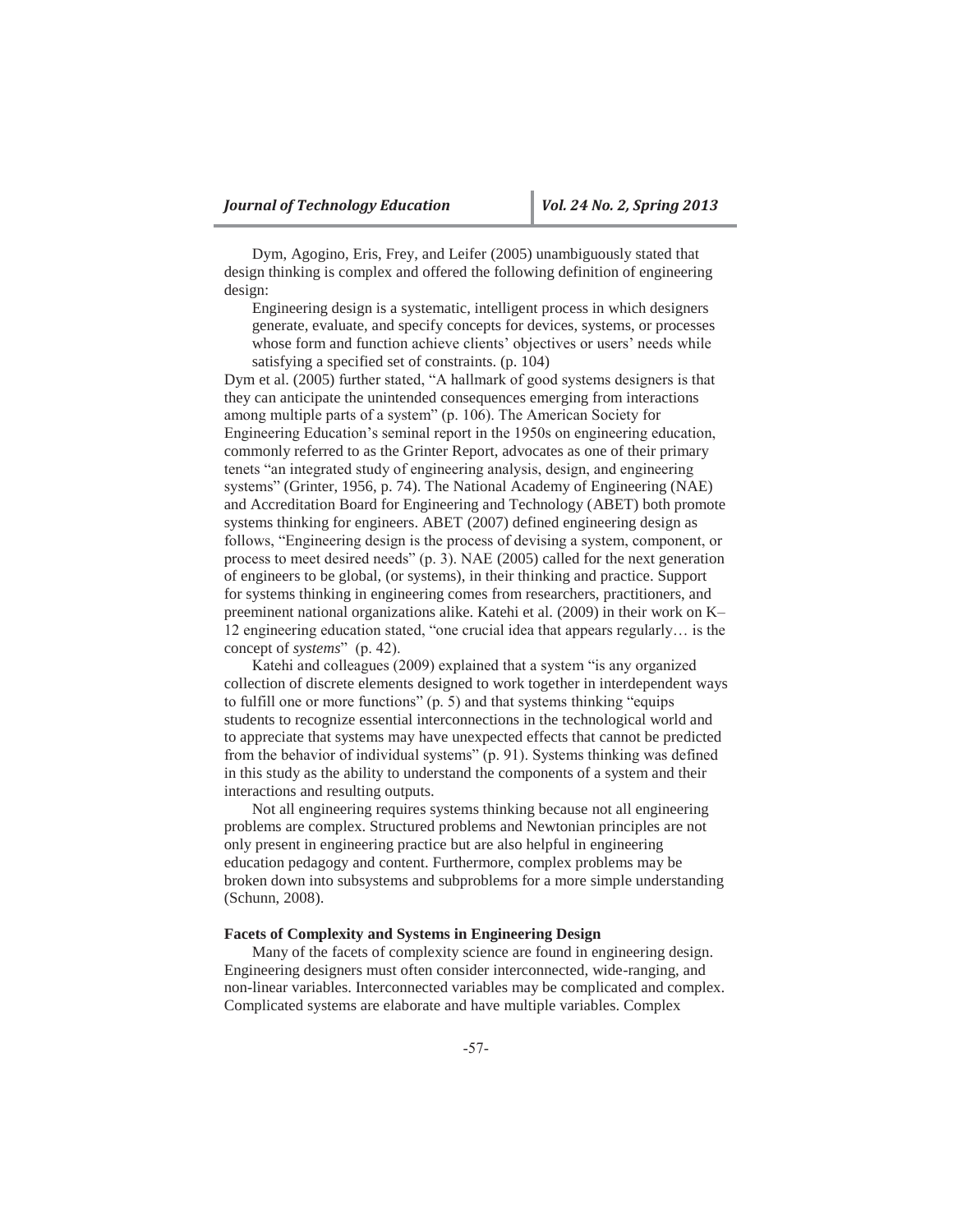systems may be complicated, but they may also have variables that interact nonlinearly and yield emergent properties.

Jonassen (2000) describes design as a form of problem solving that is openended and complex. Engineering designs generally have multiple solutions and varying solution paths (Brophy et al., 2008; Eide, Jenison, Mashaw, & Northrup, 2002; Foster et al., 2001). In addition to containing multiple variables, the variables often vary non-linearly along unique time scales. Katehi et al. (2009) stated that aggregate behavior is qualitatively distinct from the sum of behaviors of individual components and indicates a complex engineered system, such as highways, the Internet, the power grid, physical locations of companies in a city, and many others, which are all around us.

### **Systems Operations Within Engineering Design**

Engineering requires that the designer meet multiple, possibly conflicting, requirements or constraints through optimization (Brophy et al., 2008; Cross, 2002; Katehi et al., 2009; Silk & Schunn, 2008). Optimization is generally an iterative process that balances trade-offs. These trade-offs may include the competition of performance versus cost, robustness versus social constraints, and time versus environmental impacts. Iteration is an integral component of optimization and may occur at any point in the design process (Hailey, Erekson, Becker, & Thomas, 2005). Iteration may be understood as the process of revisiting a design for continuous improvement while balancing constraints. Although optimizing trade-offs may impose a substantial cognitive load, the concept of trade-offs can be learned through improved pedagogical and curricular strategies. These strategies may include mathematical modeling and iteration (Silk & Schunn, 2008).

Katehi et al. (2009) suggested the use of graphical visualizations can help students improve systems thinking. Sketching can be used for representation and generation of ideas (MacDonald, Gustafson, & Gentilini, 2007). Anning (1997) stated, "Drawing and the processes by which they are made give us a window on children's cognitive processing which can be as informative as studying their language" (p. 237). Sketching can reduce the designer's cognitive load, "The sketch serves as a cognitive support tool during the design process; it compensates for human short-term memory limitations and at the same time supplements cognitive effort by depicting the mental imagery in a concrete form" (Plimmer & Apperley, 2002, p. 9).

### **Methods**

The Function-Behavior-Structure (FBS) framework was used in this research for representing a design process. It should be noted that Function-Behavior-Structure is also represented in literatures as SBF with different meanings and nuances. As design often involves systems or components that are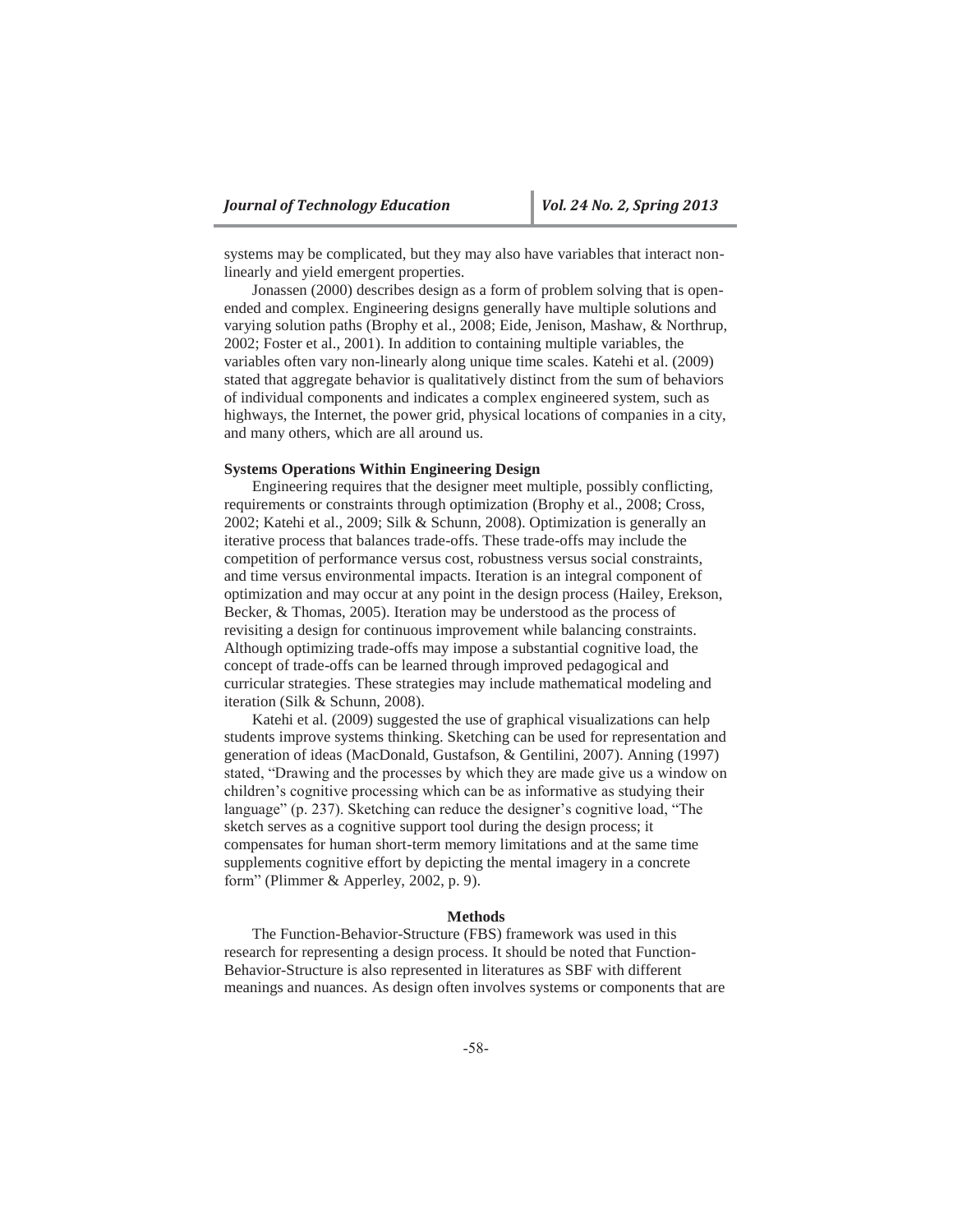part of a system, the FBS framework may be used to elucidate systems thinking. Gero and Kannengiesser (2004) offered a definition of FBS.

- 1. Function variables describe the teleology of the object, i.e. what it is for.
- 2. Behavior variables describe the attributes that are derived or expected to be derived from the structure variables of the object, i.e., what it does.
- 3. Structure variables describe the components of the object and their relationship, i.e. what it is (p. 374).

Kathehi et al. (2009) proffered another definition: "FBS relates the components (structures) in a system to their purpose (function) in the system and the mechanisms that enable them to perform their functions (behavior)" (p. 123). Katehi et al. (2009) further stated that the FBS framework is well suited for describing systems thinking this way: "Systems thinking involves identifying parts [Structures], determining their function [Function], uncovering relationships, discovering how they work together as a system [Behavior], and identifying ways to improve their performance" (p. 91).

FBS was first introduced by Chandrasekaran and Milne (1985) in artificial intelligence (AI) design. Gero (1990) further developed the FBS framework. Recently, Gero has applied the FBS framework to engineering students and software developers. Other researchers have expanded the FBS framework to K–12 to understand cognition within complex systems (Goel, 1997; Hmelo-Silver, 2004; Hmelo-Silver et al., 2000). "The SBF framework allows effective reasoning about the functional and causal roles played by structural elements in a system by describing a system's subcomponents, their purpose in the system, and the mechanisms that enable their functions" (Hmelo-Silver, 2004, p. 130). FBS is not a complete theory for describing the design of systems but rather a framework that aids in the understanding of human cognition in complex systems.

#### **Setting and Data Collection**

The students and high school were selected through criterion purposeful sampling. This study included 12 student participants drawn from a high school in the Intermountain West. The high school was selected because it had a reputation for having an exemplary pre-engineering program in the region. The high school recommendation was derived from high school teachers, state administrators, and university faculty from across the region. The students were high school upperclassmen and had taken at least two pre-engineering courses. These students were chosen based on their previous coursework in preengineering and their interest in engineering.

Participating students were paired to perform a design challenge. The team size was chosen to maximize verbalization from the students. The engineering design challenge in this study was a double-hung window opener that assists the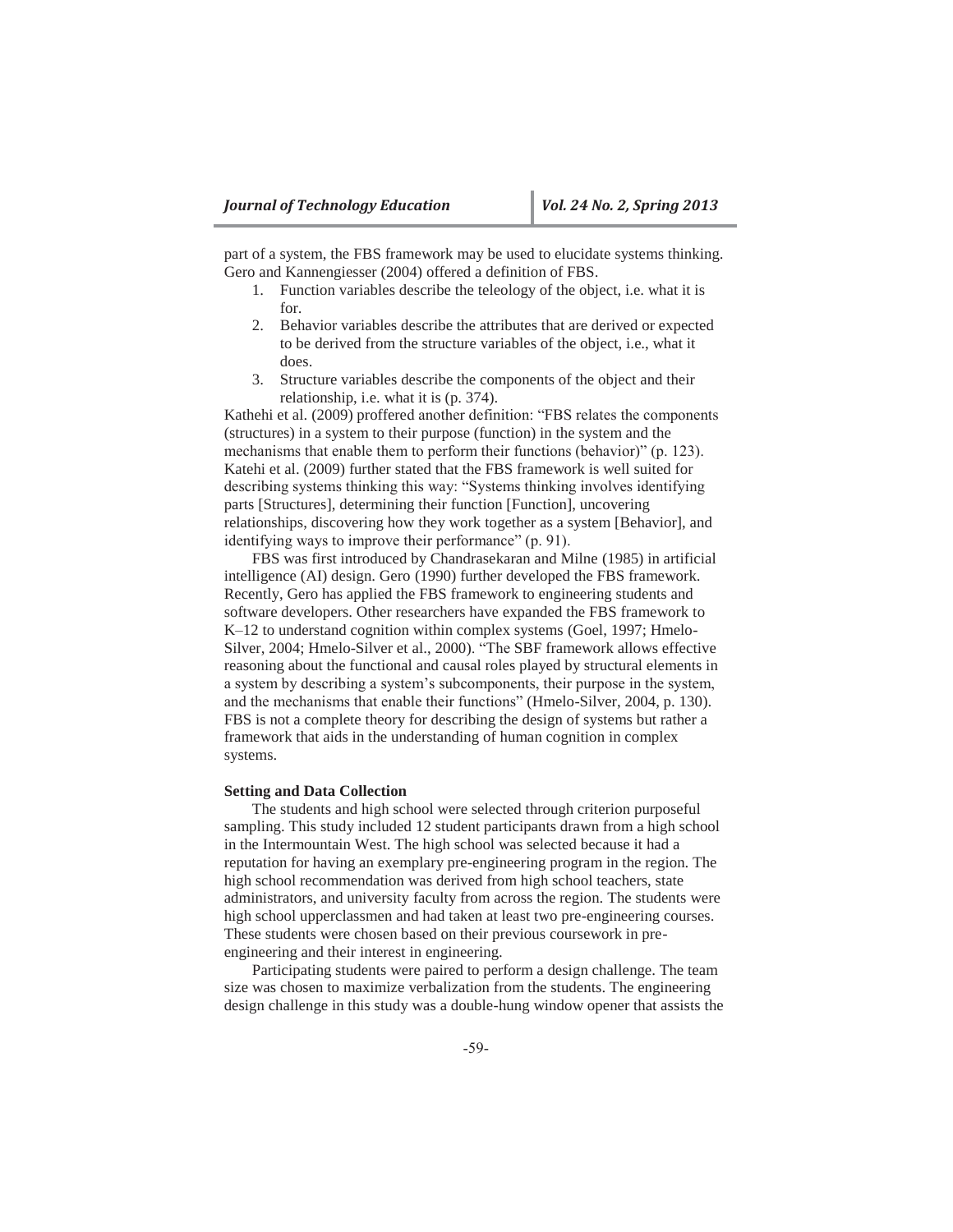elderly with raising and lowering windows. This challenge has been used by Gero (2010) and other researchers to study engineering design. Double-hung windows are commonly used and most students are familiar with window operation and function, so they do not need advanced engineering knowledge or background to complete the design challenge. Additionally, the design encompasses a variety of constraints: technical, ergonomic, financial, and social. The students had access to materials to aid in their design such as a desktop computer with Internet access, engineering graphing paper, and pencils. Similar to Atman's (1998) work, the students were given a time frame, in this case one hour, to complete the design proposal. They did not completely finish the design challenge due to the limitation of time. Instead of presenting practical products by the end of design, participants only submitted design proposals as their final outcomes. There were not instructions about the form or the content of the proposals they submitted. They did not build, test, and analyze their design because of the time constraint.

While working in teams, the students communicated their thought processes through verbal and nonverbal interactions. To augment the collection of students' cognition, audio was supplemented with video (Derry, 2007; Gero & Kan, 2009). While the participants were either analyzing or gathering information independently, or even gesturing, the video helped fill potential data gaps in the audio. The study collected data mainly through protocol analysis. In the process of collaborative engineering design, the conversation naturally occurred and the participants did not need prompting or coaching to verbalize. Researchers recorded participants' conversations by audio and nonverbal interactions by video without asking questions or answering participants' questions. The audio and video data complement each other to provide richer information about the conversations and actions in the engineering design process. The computer tracking data and the participants' sketches also supplemented the protocol data. The participants would often visit a website for information gathering or point to a drawing to communicate to their team member. These non-verbal artifacts were useful for helping bridge gaps in the verbal protocol data.

Post-hoc focus group reflective interviews were administered following the challenge (Zachary, Ryder, & Hicinbothom, 2000). The verbal data from the design challenge and interview were transcribed, segmented, and coded. Additionally, the students produced a design artifact, sketches and notes, from the design challenge that was also included in the analysis. The artifact was not evaluated, but rather used as another source for data corroboration. There was also tracking software that followed and collected the students' movements while on the computer.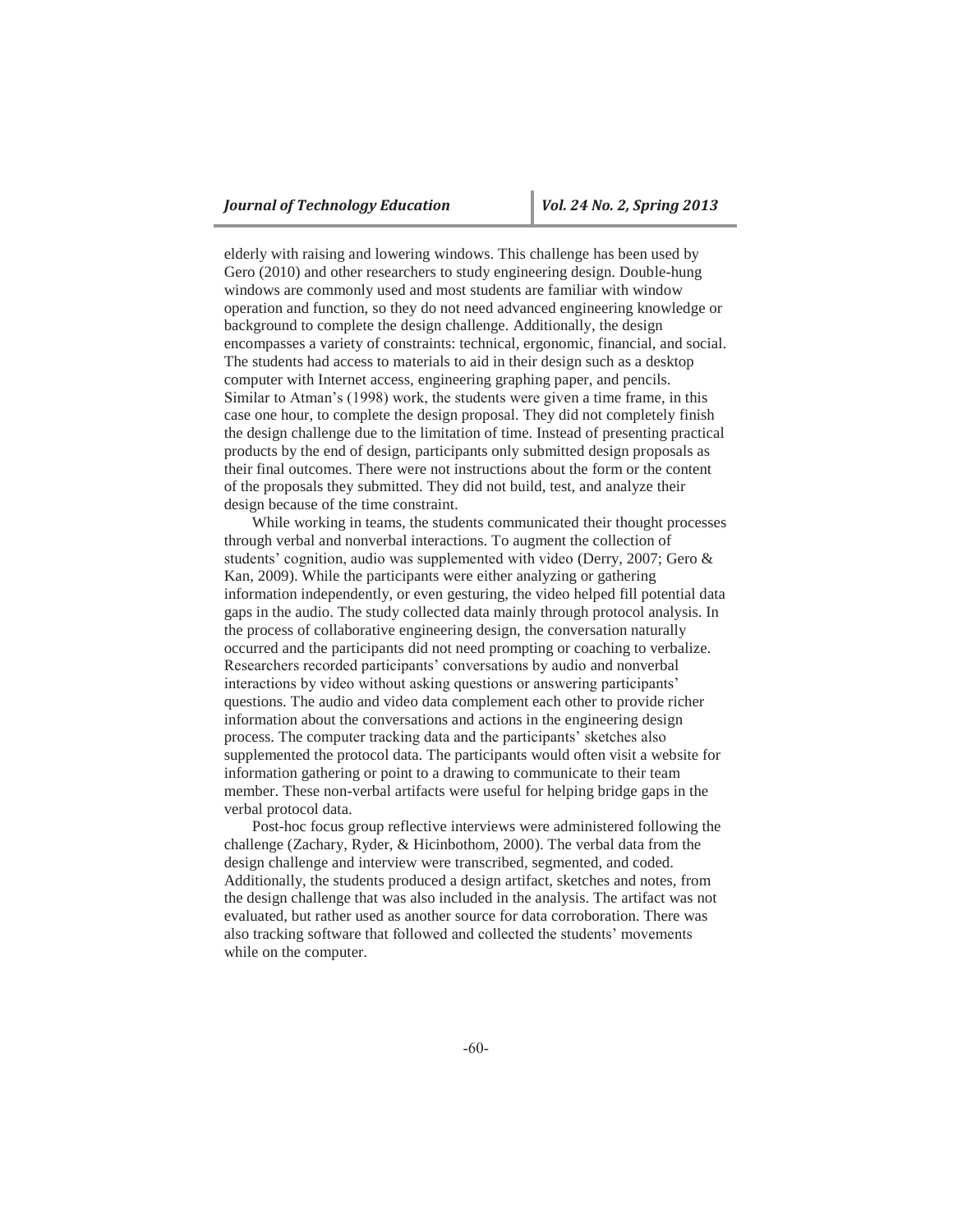### **Data Analysis**

Analysis of the quantitative and qualitative data for this mixed method triangulation research study was performed concurrently. After the audio from the design challenge and the interview was transcribed, the data were segmented and coded by two separate analysts, solicited graduate students (Chi, 1997). The video, computer movements, and sketches were also used to help the analysts reproduce the students' design process in order to segment and code the verbalizations more effectively.

The transcribed student verbalizations from the design challenge were broken down into segments. The segments were then coded using the FBS codes: requirements, function, expected behavior, structure, derived behavior, and description. Excerpts from a design challenge will serve as an illustration of the issues in Table 1.

#### **Table 1**

*Examples of Design Issues from the Design Challenge* 

| <b>Utterance</b>                                                     | <b>Issue</b>           |
|----------------------------------------------------------------------|------------------------|
| How much do you think fishing line could<br>hold?                    | Expected Behavior (Be) |
| The crank would raise the window by pushing<br><i>it up probably</i> | Derived Behavior (Bs)  |
| Let's write that negative one down                                   | Documentation (D)      |
| That would spread the work out, make it<br>easier                    | Function (F)           |
| Get the window to go up, that's the um bottom<br>line                | Requirements $(R)$     |
| Now we got to do the position of the crank and<br>everything         | Structure (S)          |

Within the FBS framework, the coded segments were termed design issues ,and the transition from one design issue to another was termed processes. Table 2 is excerpt from Dyad B during the design challenge that demonstrates various design processes.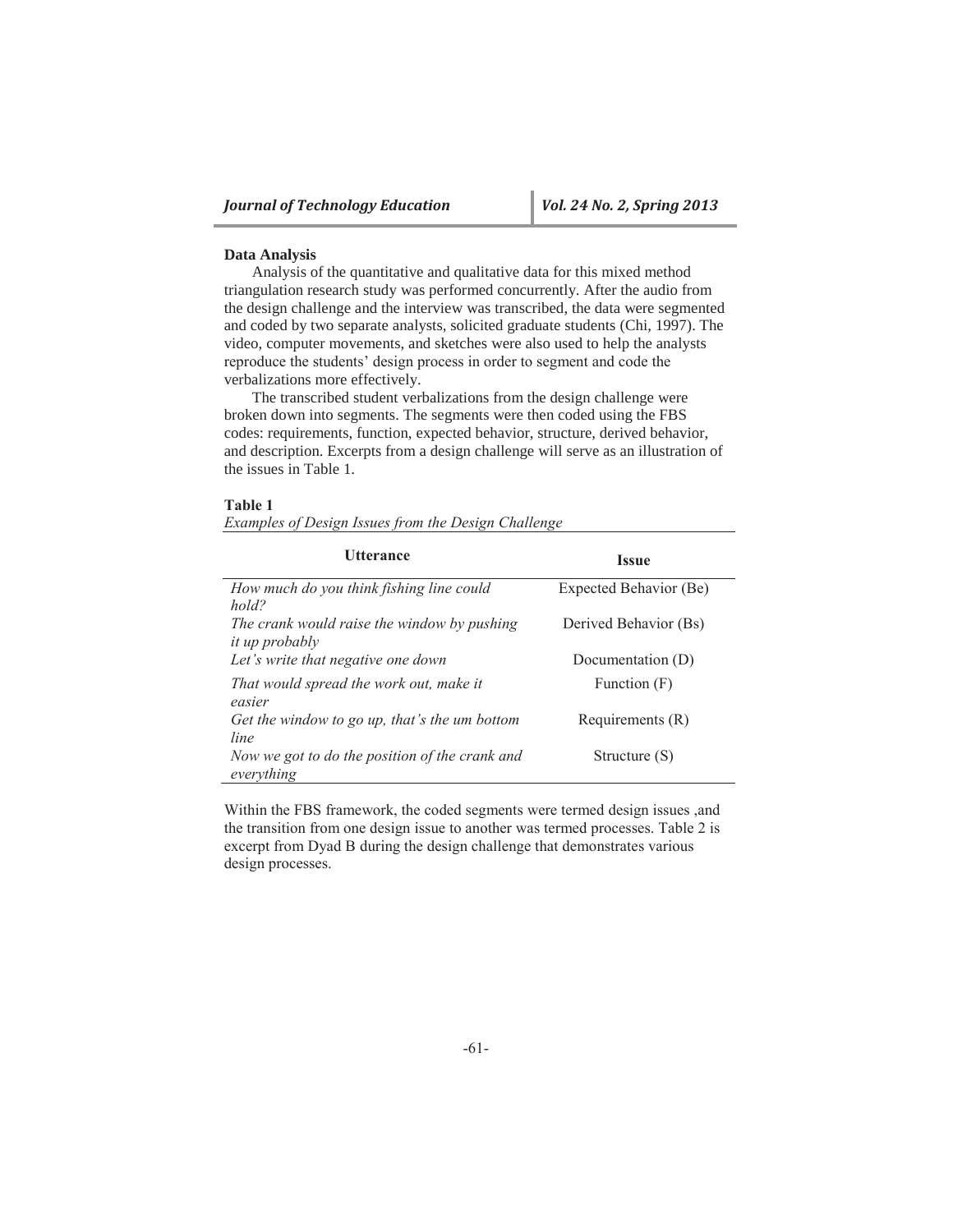## **Table 2**

*Excerpt from Dyad B Design Challenge Showing Design Processes*

| <b>Student</b> | Utterance                                                            | <b>Issue</b> | <b>Process</b>   |
|----------------|----------------------------------------------------------------------|--------------|------------------|
|                | You'd have to have it down at an<br>easy to reach level              | <b>Be</b>    |                  |
| 1              | So you could find where the hooks<br>are                             | S            | Reformulation II |
| 1              | But then you'd have to go um over<br>so you have like a little crank | <b>Bs</b>    | Analysis         |
| 1              | Like you'd have something.                                           | Be           | Evaluation       |
| 2              | Then you'd have somebody come up<br>over with like a pulley          | S            |                  |
| 1              | Down on the hook                                                     | S            | Reformulation I  |

To ensure inter-rater reliability, the coding analysts received over 30 hours of training on segmenting and coding in the FBS framework. After the final training, the analysts were able to individually code segments with a percent agreement of 93.2%. Cohen's Kappa was calculated between the coders to be 0.89, exceeding an accepted reliability coefficient of 0.7 in the social sciences (Schloss & Smith, 1999).

Frequency counts and distribution of codes over time for both the issues and processes were analyzed descriptively. The processes were also analyzed using measures of centrality. The measures of centrality used were betweenness, closeness, and degree. Analysis was performed to aid in understanding the relative significance of the issues and processes.

The audio and video data from the design challenge, audio and video data from the post-hoc interview, the tracking data, and the design artifact were analyzed as a whole for evidence of systems thinking. Additional unanticipated themes or phenomena also surfaced during this process. Hmelo-Silver et al. (2000) used a similar methodology in their study. This research was also open to and sought new themes by poring over the data outside of the FBS framework and the resulting segmenting and coding. Deductive themes were derived from the literature in systems thinking. These themes included multiple interconnected variables, emergence, open-endedness, and optimization (Brophy et al., 2008; Eide et al., 2002; Katehi et al., 2009; Schunn, 2008). Inductive themes emerged from the data including graphical visualizations and analogical reasoning. These qualitative themes are discussed later in this paper.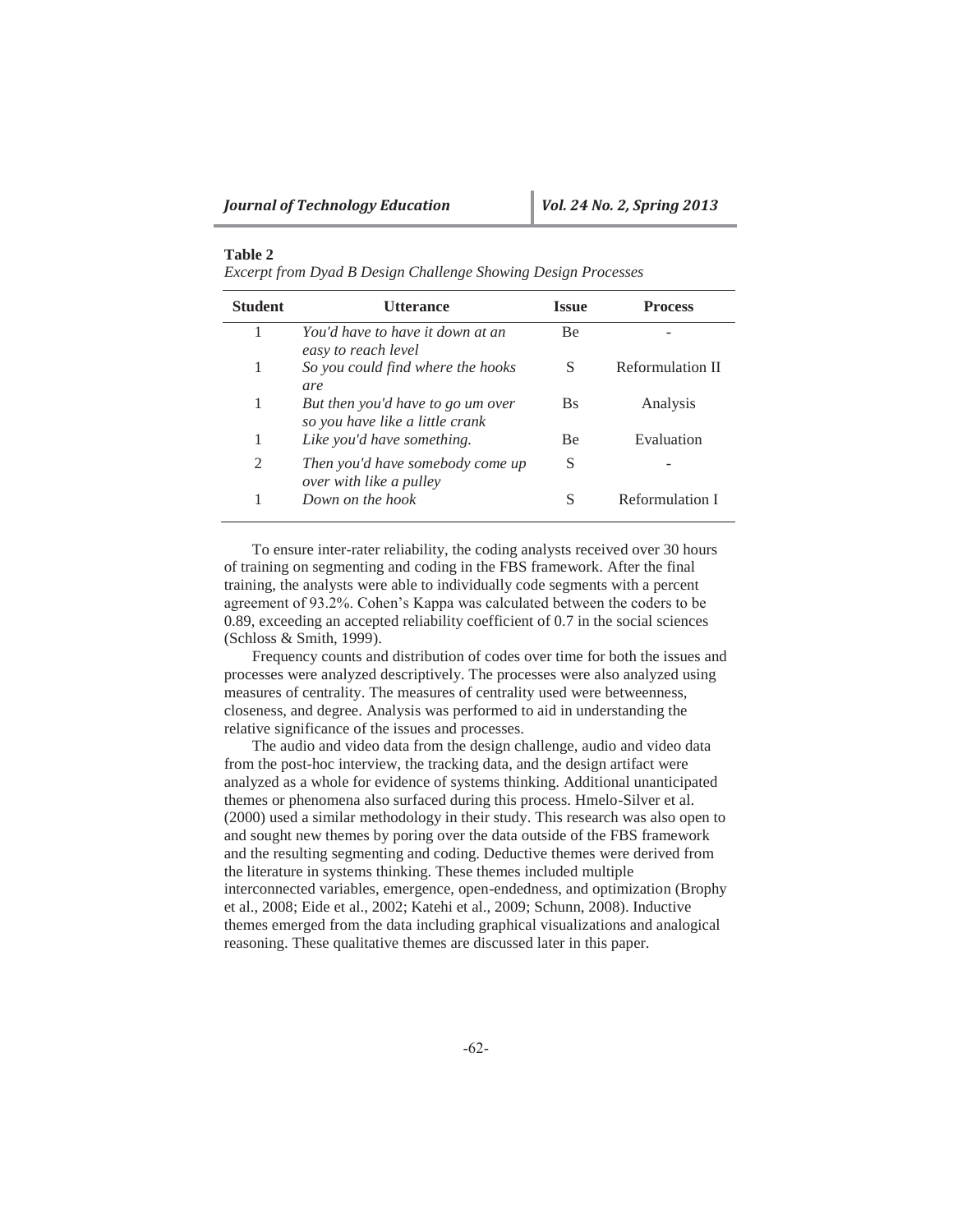## **Results**

## **FBS Issues and Processes**

The first research question of this study sought to understand cognitive issues and processes used by high school students in an engineering design problem through the FBS framework. There were 1,917 segments coded. Of these coded segments, 1,012 (52.8%) fell within the range and were coded using the FBS framework. The total FBS codes are found in Table 3 with their mean, standard error of the mean, and percentage. The percentages were calculated from the total number of FBS coded segments.

#### **Table 3**

| Descriptive Statistics for Function-Behavior-Structure Coding |  |  |  |  |
|---------------------------------------------------------------|--|--|--|--|
|                                                               |  |  |  |  |

| Code                   | M     | <b>SEM</b> | %     |
|------------------------|-------|------------|-------|
| Expected Behavior (Be) | 44.83 | 3.63       | 26.6% |
| Derived Behavior (Bs)  | 28.00 | 8.62       | 16.6% |
| Documentation (D)      | 15.67 | 3.23       | 9.3%  |
| Function (F)           | 2.33  | 0.42       | 1.4%  |
| Requirements $(R)$     | 4.00  | 0.93       | 2.4%  |
| Structure $(S)$        | 73.83 | 9.40       | 43.8% |

Structure (S) was the most prevalent code at 43.8% with the lowest being Function (F) at 1.4%. Nearly one-tenth of the coding was given to the teams documenting (D) their design. This was done through sketching and list making. Note that only utterances that pertained to documentation were coded with (D). There were many instances when the students were "documenting" but they did not verbalize it. Therefore, without an utterance there was no coding attached. The processes were operationally defined as transitions from one FBS code to another. The code transitions were analyzed using descriptive statistics and measures of centrality: degree, betweenness, and closeness. The total FBS transitions are found in Table 4 (next page) with their mean, standard error of the mean, and percentage.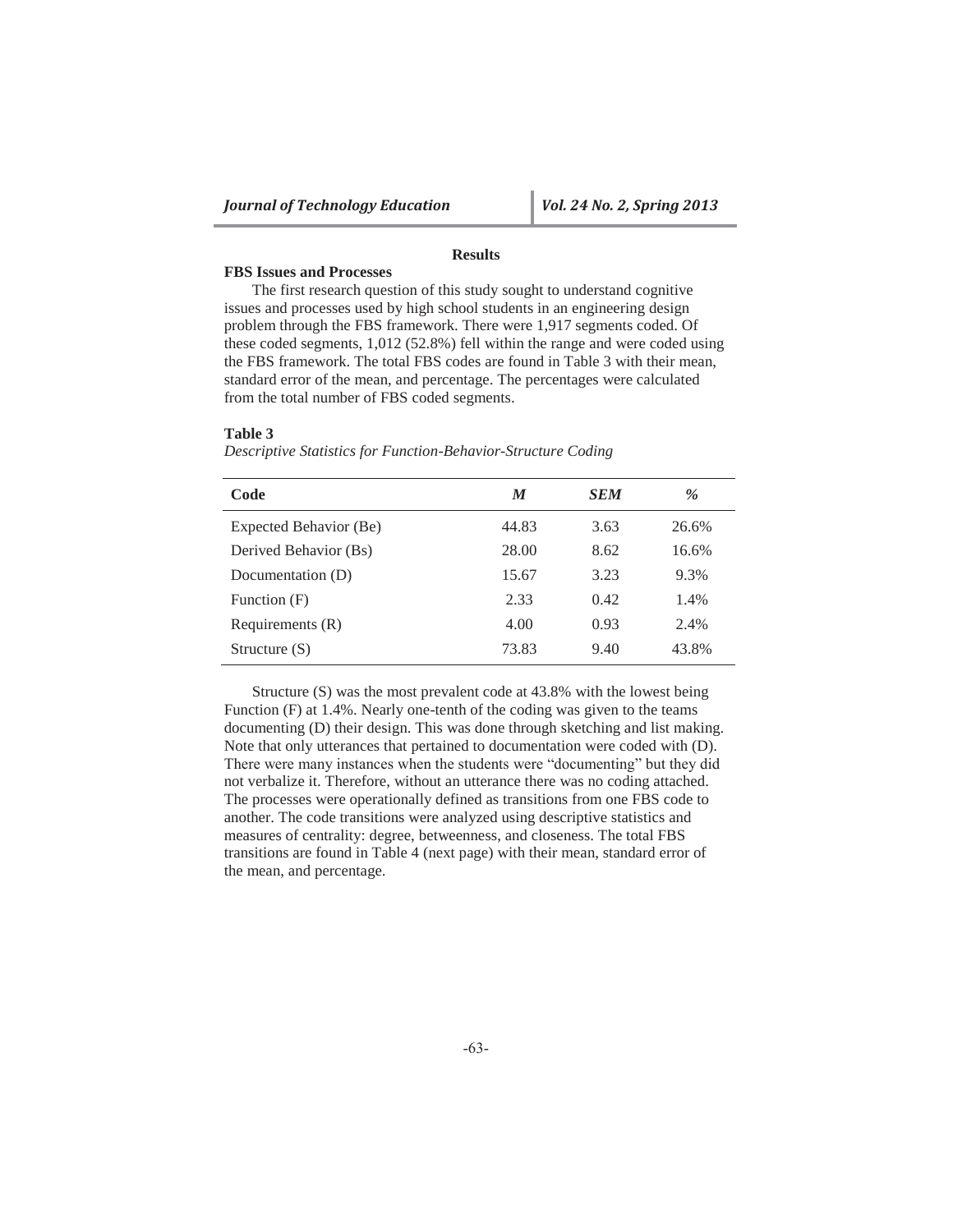## **Table 4**

*Function-Behavior-Structure Transitions for All Dyads Combined* 

|                                       | M     | <b>SEM</b> | $\%$   |
|---------------------------------------|-------|------------|--------|
| Reformulation I $(S \rightarrow S)$   | 37.00 | 4.73       | 36.69% |
| Reformulation II $(S \rightarrow Be)$ | 17.50 | 1.95       | 17.36% |
| Synthesis (Be $\rightarrow$ S)        | 16.00 | 1.83       | 15.87% |
| Evaluation (Be $\leftrightarrow$ Bs)  | 14.00 | 2.92       | 13.88% |
| Analysis $(S \rightarrow Bs)$         | 11.33 | 4.70       | 11.24% |
| Documentation $(S \rightarrow D)$     | 3.83  | 1.92       | 3.80%  |
| Reformulation III $(S \rightarrow F)$ | 0.50  | 0.34       | 0.50%  |
| Formulation $(F \rightarrow Be)$      | 0.50  | 0.34       | 0.50%  |

The number of design processes was highest for structures, with the majority being reformulation. Reformulation is a modification or an addition to a design based on the surface characteristics or structure. The participants synthesized their ideas transitioning from expected behavior to structure. The results from the design processes are congruent with the findings from design issues; the participants concentrated on structures and expected behaviors. The participants were able to create ideas, expected behaviors, and synthesize them into structures. However, the amount of analysis (structure to derived behavior) was low (11.24%) when compared to reformulation and synthesis.

Table 5 (next page) displays the results for all measures of centrality for all dyads. Expected behavior (Be) and structure (S) had the highest results for all measures of centrality. Although structure (S) had the highest frequency count, expected behavior (Be) had the highest degree, which is a measure of the number of links or connections to other codes.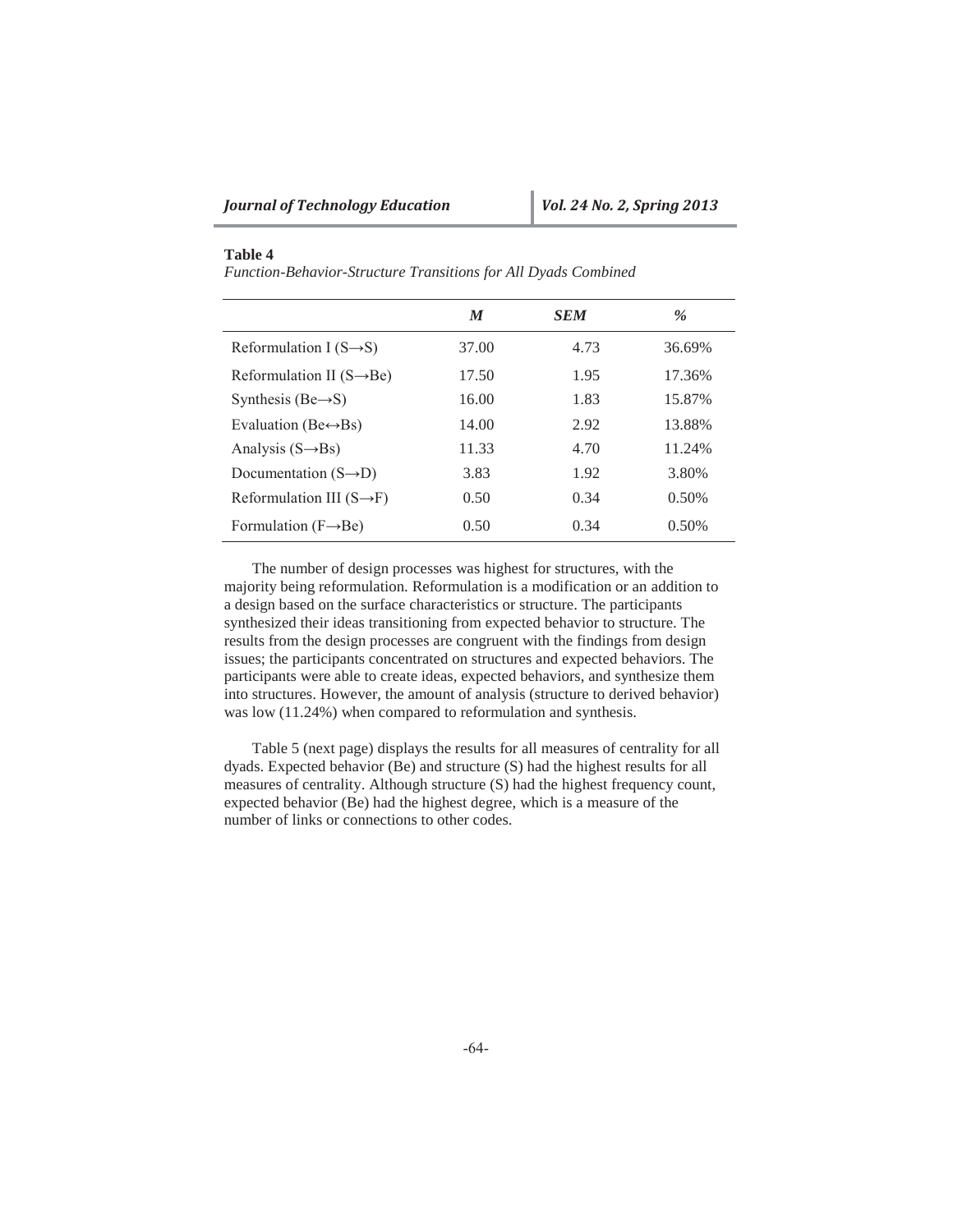## **Table 5**

*Mean Centrality Values for All Dyads Combined* 

|                 | <b>Degree</b>    |              | <b>Betweenness</b> |              |              | <b>Closeness</b> |  |
|-----------------|------------------|--------------|--------------------|--------------|--------------|------------------|--|
| <b>FBS</b> Code | $\boldsymbol{M}$ | <b>SEM</b>   | $\boldsymbol{M}$   | <b>SEM</b>   | M            | <b>SEM</b>       |  |
| <b>Be</b><br>S  | 5.33<br>4.50     | 0.33<br>0.34 | 3.53<br>3.58       | 0.97<br>0.88 | 0.16<br>0.17 | 0.01<br>0.01     |  |
| <b>Bs</b>       | 4.17             | 0.31         | 1.28               | 0.63         | 0.15         | 0.01             |  |
| D               | 4.00             | 0.37         | 1.64               | 0.66         | 0.15         | 0.01             |  |
| R               | 2.67             | 0.42         | 1.14               | 0.85         | 0.12         | 0.01             |  |
| F               | 1.50             | 0.22         | 0.17               | 0.17         | 0.12         | 0.01             |  |

### **Systems and Design Themes**

The second research question sought to understand any qualitative themes and phenomena related to the students' systems thinking in engineering design. The qualitative analysis was performed by repeatedly reviewing and analyzing the data sources outside of the FBS framework looking for themes, patterns, and phenomena (Glesne, 2006). The researchers reviewed the data looking for themes. For example, one of the common practices in which the students engaged was using analogies to further understand the problem and communicate ideas to teammates. FBS was not used as a frame of reference for this analysis. Undoubtedly, the FBS framework had influenced the researcher's thinking. However, the FBS framework was not intentionally used or referenced in the qualitative analysis.

The qualitative analysis involved looking at all data sources in tandem. All of the videos were viewed to get a feel for the study. Following the viewing, the videos were analyzed along with the transcripts, the computer movements, and the corresponding sketches by dyad. The results of this analysis yielded three new inductive themes: sketching, analogous reasoning, and design challenge relevance. These themes were then identified and situated in complexity and engineering design literature. Deductive themes were also derived from the literature including: multiple interconnected variables, emergence, non-linearity, optimization, and open-endedness (Davis & Sumara, 2006; Dym et al., 2005; Schunn, 2009). With the themes identified, the data sources from all dyads were analyzed against themes listed above. This section will discuss and attempt to interpret these themes.

**Multiple interconnected variables**. The students considered multiple variables related to their designs. Not only was each dyad's design solution complicated with multiple interacting parts, they were complex. They were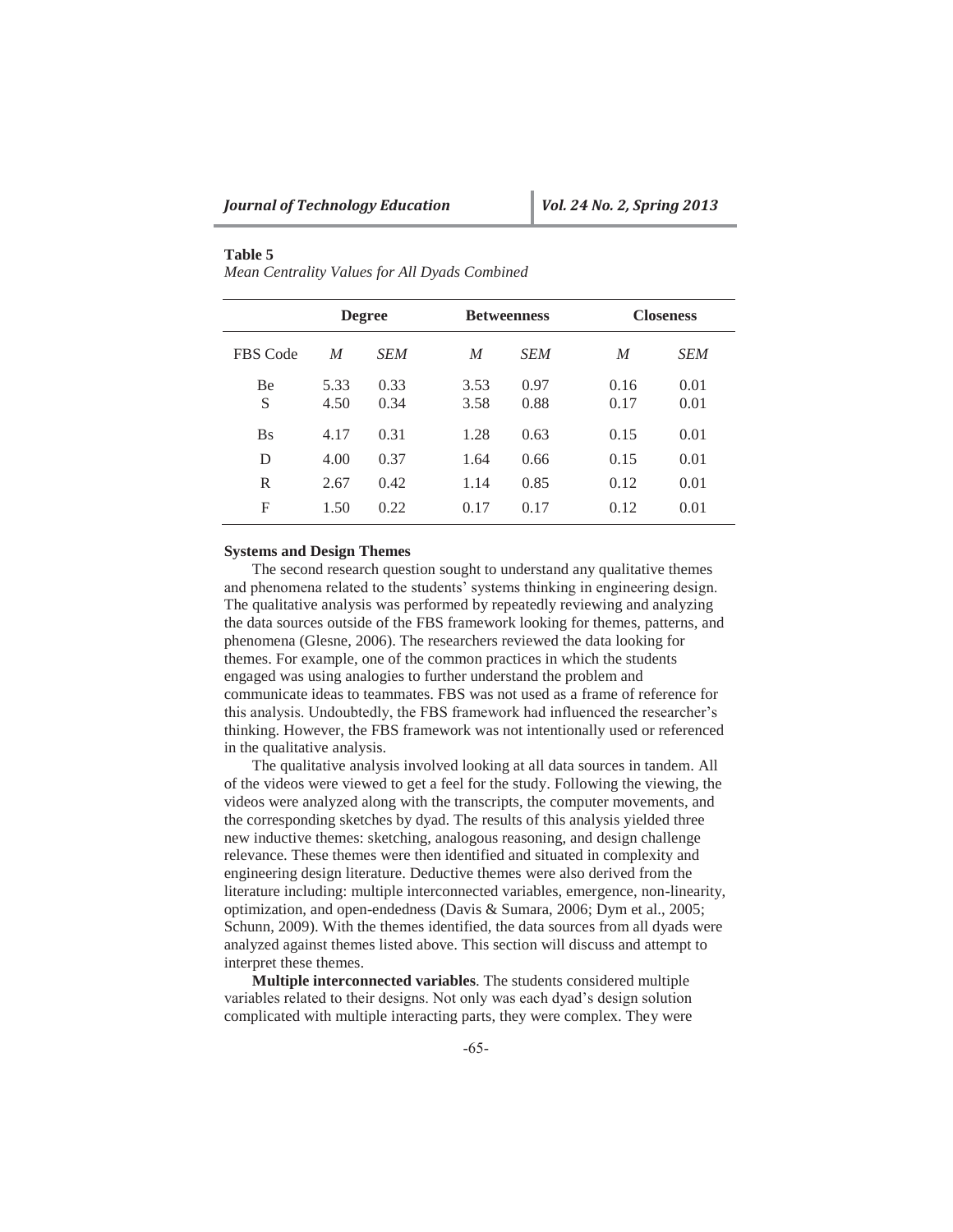complex in that the designs included variables outside the technical design solutions. The primary non-technical variable referenced by the students was accessibility. This was followed by aesthetics, physical placement of the design solution, cost, maintenance, and manufacturability. Accessibility was frequently referenced as a design constraint among all dyads. Perhaps the students were able to relate to nursing homes and other facilities and had an idea of the end user. One of the students, Byron, even remarked how his design "would have helped her [his deceased great grandmother] out a lot" in her later years. The students not only made general mention of assistive constraints, they specifically considered arthritis, wheelchairs, and other ergonomic factors. Furthermore, the students in this study belonged to the generation raised while the Americans with Disabilities Act (ADA) was effected and implemented. Although the impact cannot be easily measured, the ADA has had at least indirect, if not direct, impacts on the students' ways of thinking.

The students also mentioned physical placement of their design solution. Some dyads considered aesthetics and the solution's placement in the design. Again, aesthetics could be considered another constraint in reference to the nursing home tenants. There were other variables that were only briefly mentioned. These included costs, manufacturability, and maintenance. The latter two were only mentioned once. Perhaps this is due largely to the scope of the design challenge. If the design challenge had actually included production and testing of a prototype, the students would have more likely considered a wider spectrum of variables. The students' limited references of these diverse constraints does not imply that they were incapable of balancing them in their designs, as they were able to successfully recognize and design to the nursing home tenants' needs and constraints.

**Open-endedness**. Engineering designs may be approached through multiple solution paths with varying end products (Asunda & Hill, 2007; Sneider, 2011). The students in this research investigated multiple alternatives and variations on their final design. Altogether, the students generated 14 possible design solutions. Not every dyad contributed an equal amount. Dyad F generated six unique ideas, while Dyad D produced two. Interestingly, these same dyads represented the top and bottom of the range for analogies generated, 17 and one respectively.

All of the dyads considered a pulley system in their design, with four dyads using pulleys as part of their final design solution. It is not certain why pulleys were so prevalent in their designs. Their instructor was consulted on this finding. He stated that pulleys did not receive more attention than other topics in the curriculum. Even though the students' designs converged on pulleys, the students considered other design alternatives and compared them to each other. Eric and Eddie were a prime example as they wrestled back and forth with which of their four main ideas they would use. They finally decided upon a solution that blended their distinct ideas. Other dyads combined the ideas they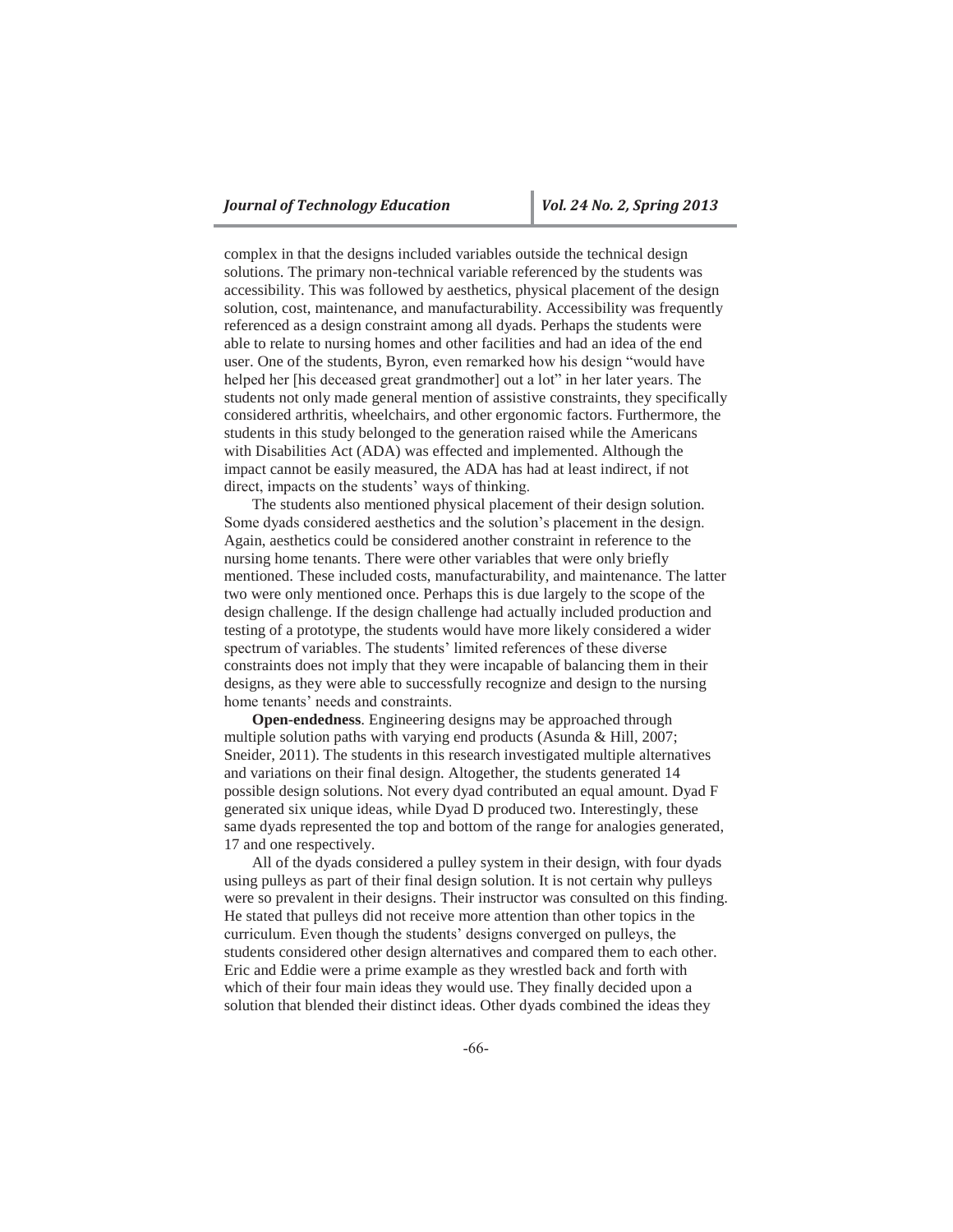generated to produce a final solution. These students demonstrated that they can generate and compare alternative ideas.

**Optimization**. The students optimized their designs seeking to balance competing constraints. The students had to make trade-offs between technical functionality and either costs or aesthetics. What appeared to be trade-offs often led to an improved design. Examples included a rope being traded for a transparent high strength cord or the ergonomic placement of a manual crank by Dyad B. From the data, it may be deduced that the students were continually reevaluating and improving their designs.

Within the dyads, the students had to balance the competing ideas among themselves. Each dyad had positive conflict resolution. The conflict often led to better or improved ideas. Dyad A consisted of a boisterous, outspoken senior, Anthony, and a reserved junior, Andrew. There were many instances when Andrew's suggestions appeared to be ignored. However, Andrew persisted and was eventually able to implement his ideas in the design. For example, early in the design challenge Andrew suggested the idea of a large push button. It was not until much later in the design that Andrew was able to have his idea considered. Eventually, Dyad A was able to implement the push button into their final design. This small conflict did not create contention. As a matter of fact, when the design challenge began to wind down, the one turned to the other and said, "We're a great team dude!"

All the dyads in this research study iteratively optimized their design solutions. This was evident throughout the design challenge. If the students had further personal experiences with a sash window and its construction, perhaps they would have worked with a deeper level of comprehension with the competing constraints inherent in this design challenge.

**Graphical visualization**. Sketching and annotation were used by all students throughout the engineering design challenge. Sketching is helpful when understanding and analyzing a system (Katehi et al., 2009; MacDonald et al., 2007). For example, Brody suggested the idea of a crank, but he recognized that there was a challenge in using a crank to move the window up and down. So, his teammate Byron attempted to tackle the problem.

Byron: Well, what I was thinking… [pause] you could… [pause] and this is a little complicated.

Brody: Okay, we just have to draw it out.

After Byron struggled to articulate his ideas, Brody realized that sketching their design would be helpful.

Sketching was not just limited to offloading cognitive effort, it was used to generate, develop, and communicate designs. Dyad C applied sketches and list making to brainstorm their ideas, see Figure 2 (page 69). Sketching was also applied to develop and optimize the students' designs. Sketching was further employed to communicate ideas and designs to each other and the "client." Sketching was the primary tool, physically and cognitively, exploited by the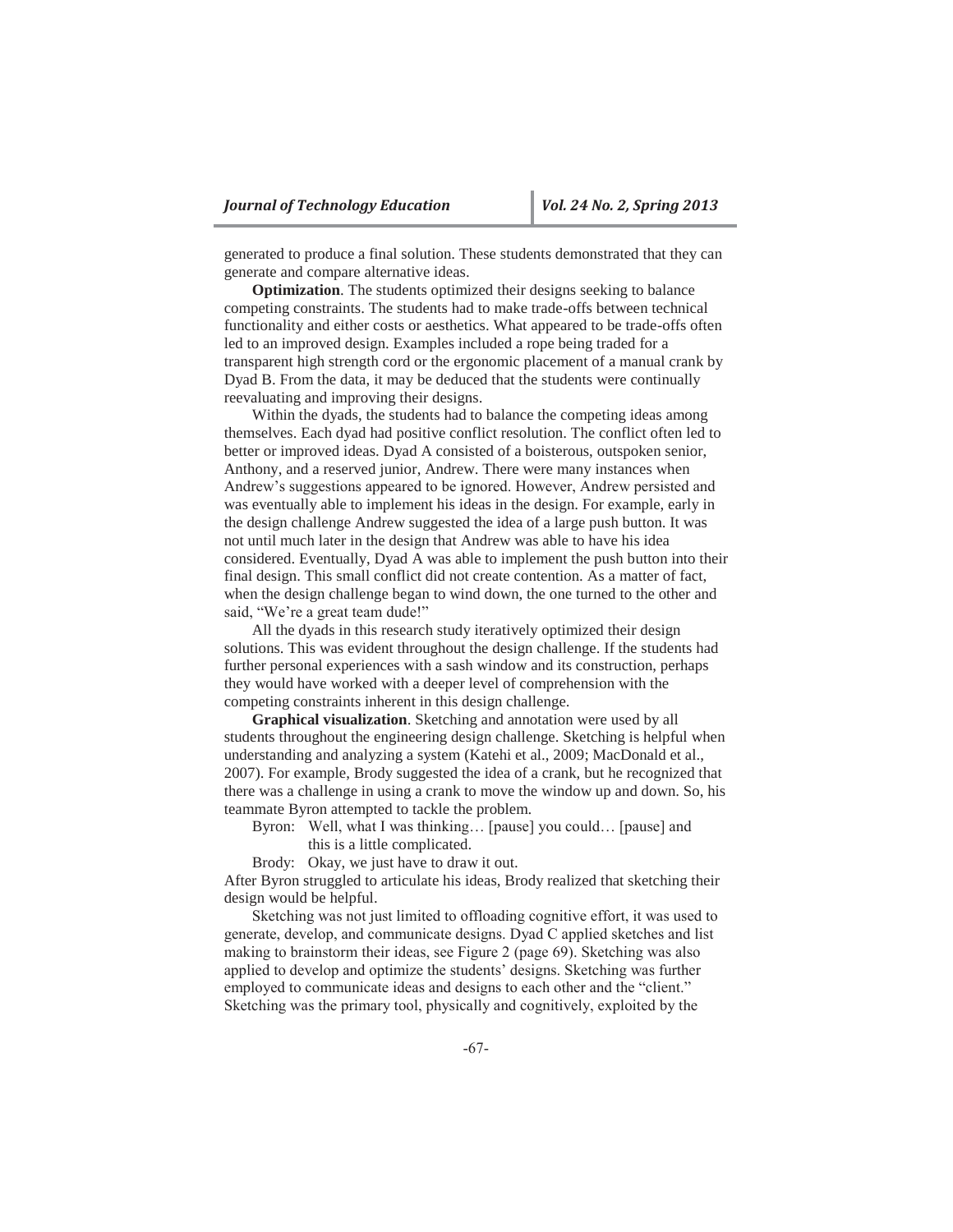students. Albeit, the computer was used for information gathering and concept verification, the depth and breadth of the use of sketching was vast in the students' design process. The results of this study are congruent with the literature in that graphical visualization plays an important role in engineering design (Anning, 1997; Katehi et al., 2009; MacDonald et al., 2007). Therefore, educators might do well to use sketching and other graphical visualizations more effectively in their curriculum.

**Analogical reasoning**. The students used analogies to help themselves and others understand their ideas. Analogies were also used in design development. The total number of analogies used by all the students was 38. Without much technical experience with windows or assistive design, the students drew upon their experiences through analogies. In the post-hoc focus group, the students were asked how they generated different ideas.

- Fred: We tried finding examples. We used a screw driver, a crane, blinds, car jack. [We] just tried finding things that we already used.
- Forrest: Me and my dad go around the house—projects—we mess with stuff like that. [We] never had to mess with windows, though we have sliding windows that push up. I also got my ideas from a snow boarder binding system.

These students were explicit about drawing from their episodic memory. However, analogies do have limitations. It is possible that a fallacious analogy could be used incorrectly and in turn propagates misconceptions. Additionally, not all students have the same background or experience. Hence, an analogy that works for one student may be completely irrelevant to another. In spite of the limitations analogies pose, their use with students should be capitalized on.

**Relevance**. Students, particularly K–12 students, tend to be more engaged in a design activity if it is perceived to be relevant and pertains to the student's everyday life (Brophy et al., 2008; Sadler, Coyle, & Schwartz, 2000; Svensson & Ingerman, 2010). Overall, the students favorably spoke of the design challenge's relevance. Their comments included, "cool", "fun", and "interesting." The design challenge also "had real life application" that pertained to the students. Some of the students took ownership of their designs by spontaneously naming them. Furthermore, the design challenge scope was not overly restraining and was simple enough for the students to understand (Sadler et al., 2000).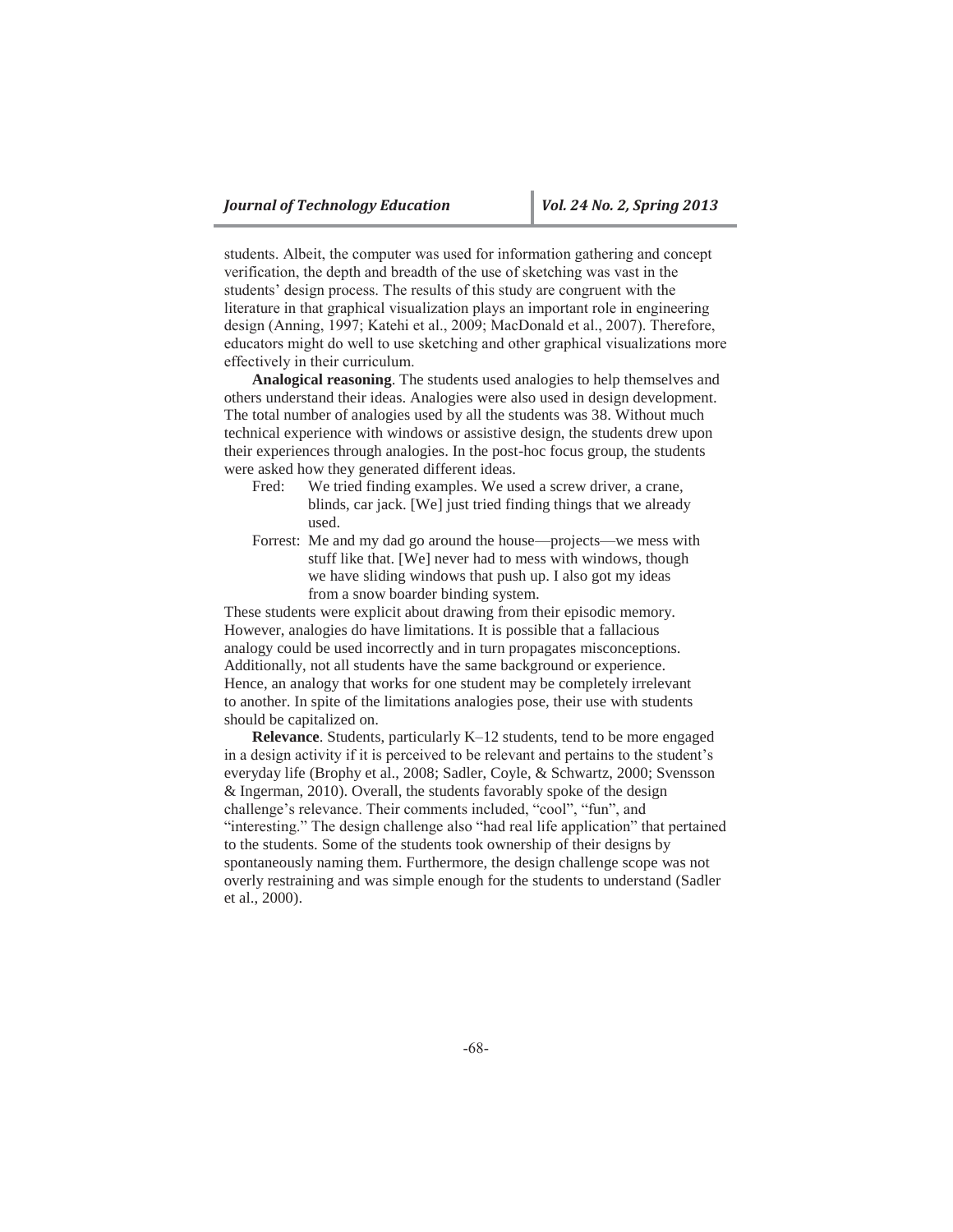## **Figure 2**

*First page of sketching by Dyad C. The figure shows the students' sketches, brainstorming, and development of ideas, such as pulleys and rack gears* 



-69-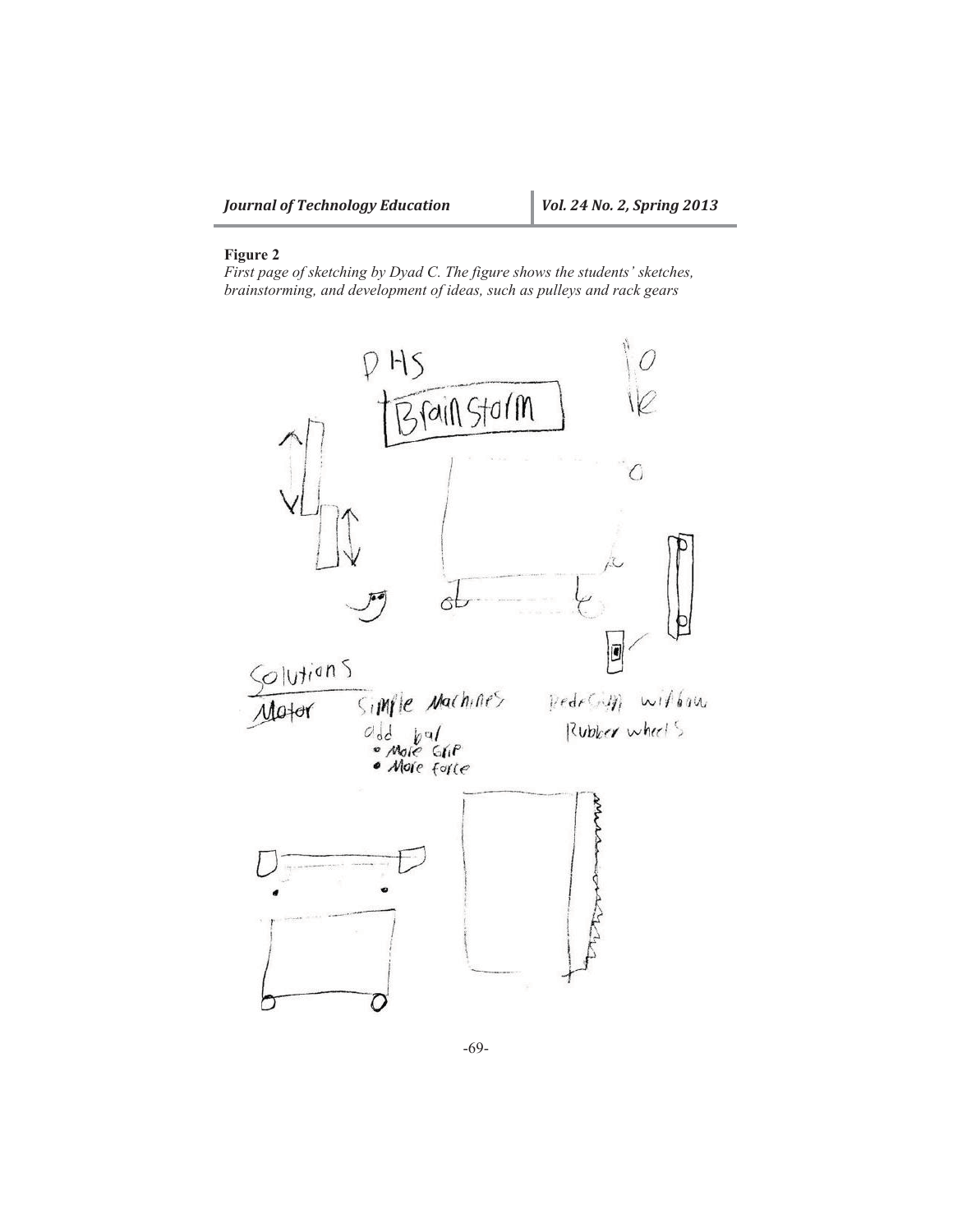### **Implications for Engineering and Technology Educators**

This study is limited in that the participants were students from one preengineering program. Therefore, the reader is encouraged to reflect on how the findings from this study may be applicable to their unique situation through naturalistic generalization. From the results of this study, engineering and technology teachers may infer that systems thinking can be learned by students as it relates to the FBS framework and other phenomena. That is not to say that the instructors and students alike have to be trained in all of the details and nuances of Gero's FBS framework. Although the nomenclature of FBS may not need to be taught, the underlying concepts and thinking of the FBS framework could lend to enhanced systems thinking (Katehi et al., 2009). Hmelo-Silver and colleagues found that sixth grade students were capable of systems thinking, albeit, quite limited (2000).

Structures constituted the dominant cognitive activity in this study. Expert designers have also relied heavily on structures in previous studies (Gero & Kan, 2009; Kan & Gero, 2008). Experts often considered and employed functions and behaviors to create their designs as well. Therefore, students should be encouraged to go beyond the structures of a device or system while designing. The students did not receive explicit training in systems thinking, let alone in the FBS framework. Nevertheless, the students in this study were also able to consider behaviors, particularly when transitioning from one thought to another.

Expected behavior was pivotal in the students' cognitive processes. The participants in this study relied heavily on expected behaviors when transitioning to other FBS codes. In the FBS framework, *expected behavior* is defined as the designer's expectations for the structure; in other words, what the solution does, or what it could do. Examples of expected behavior from this study included,

- (Be) So it will slide up easier
- (Be) Yeah, so it's like, does it like lock and you open the window halfway or some way
- (Be) Crank that one over and it will roll down

Expected behavior often includes idea generation. The students in this study often used expected behavior, suggesting that high school students from similar backgrounds might also be able to exploit this ability.

Curriculum and pedagogy with systems thinking could help the students discover the purposes (function) of a device and explore how those purposes are achieved (behavior). For example, when investigating and learning about pulleys, the teleological aspects could be addressed. The teleology may include mechanical advantage, hoisting, or rappelling. The purposes could also be made contextual, ranging from an assistive window opener to cranes or even mountaineering. Relevant behaviors, such as securing a load, reducing friction,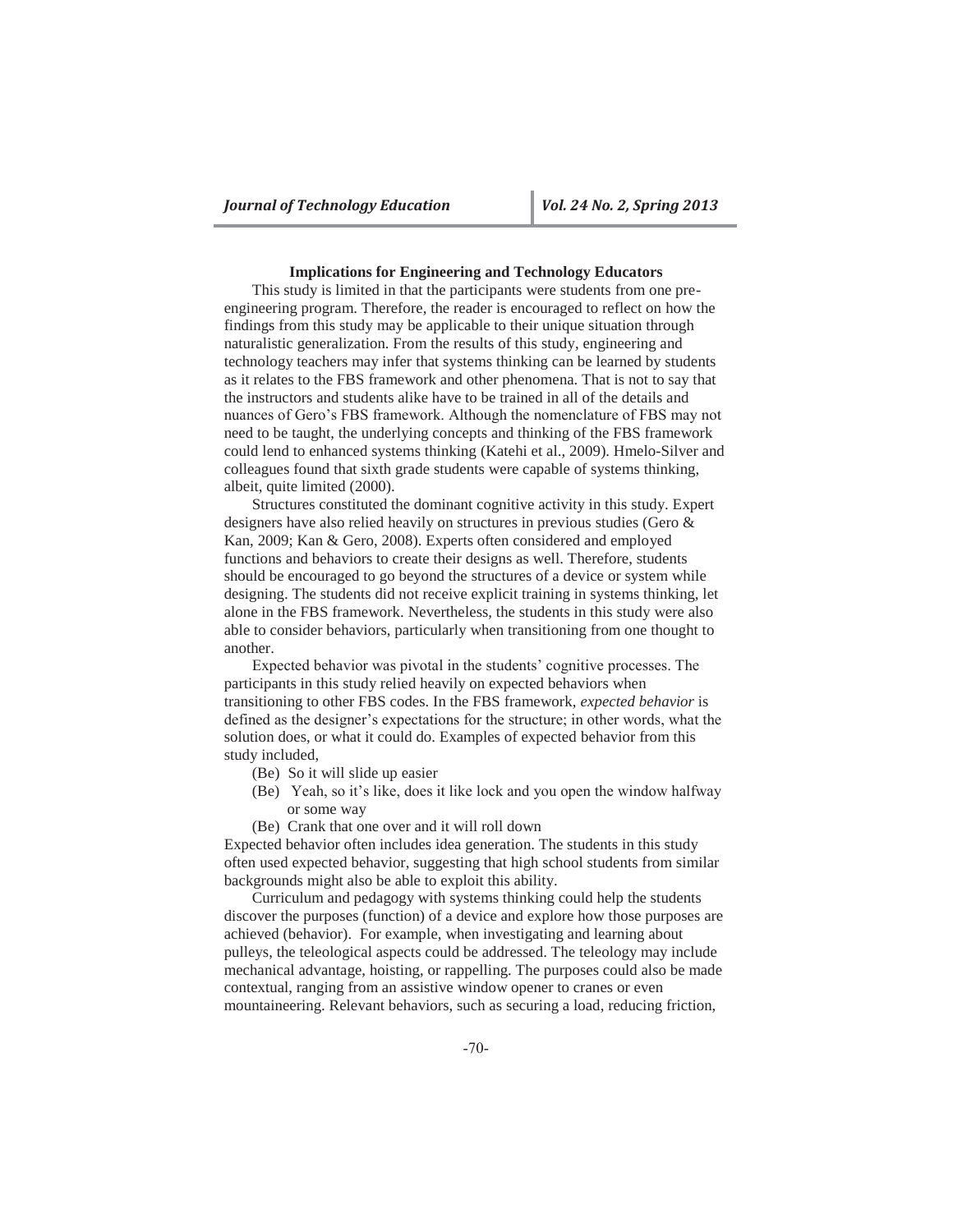and providing an ergonomic feel, may be examined as well. However, curricula with a systems focus are not widespread in K–12.

In addition to discussing and teaching functions and behaviors, interconnectedness of variables can be explored. The students from this study were able to consider multiple variables and also noted that these variables interacted within the design. For example, one dyad realized that a manual crank was not aesthetically attractive below the window. Moving the crank to the side of the window not only created a more attractive design, but also allowed for one less pulley and easier access for the tenants. The results of this study do not suggest that students will address all germane variables, as maintenance and manufacturability were only addressed by two separate students. Recently graduated engineers moving into industry are not expected to know every aspect and variable about their new responsibilities (Lang, Cruse, McVey, & McMasters, 1999). Even an experienced and expert engineer has to frame the problem. What then is to be expected of a high school student in engineering design with regard to multiple interconnected variables? Clearly, students will not be able to identify and design for all variables. However, the students should be taught that there are multiple factors in a design that likely interact. Furthermore, instructors could instruct the students that among all the variables there are those which are salient and those which are not.

Quite noteworthy was the finding that all students consistently recognized the human variable in their designs. Perhaps the design problem was sufficiently pertinent such that the students could relate to and visualize it. Many of the students commented on how interesting the design challenge was to them. These students had no experience with window design or maintenance and were only vaguely familiar with the intricacies involved. Yet, the students have all used a window before; albeit, not sash windows. Considering these points, the students were able to some degree relate to or imagine the end user's perspective. After Dyad A had decided on an initial design, they began to further visualize their design.

| Andrew:  | If they're too old to even push down on it, they can just   |
|----------|-------------------------------------------------------------|
|          | lean on it.                                                 |
| Anthony: | Yeah.                                                       |
| Andrew:  | And if they get bored                                       |
| Anthony: | Lean on it.                                                 |
| Andrew:  | If they fall asleep, guess what? They'll open the window a  |
|          | little bit too.                                             |
| Anthony: | Okay. I want to take this a little bit further. This window |
|          | is not safe for elderly use.                                |
|          |                                                             |

The students are not only capable of including the human factor in their design, but they should be encouraged to extend to other non-technical variables as well (NAE, 2004).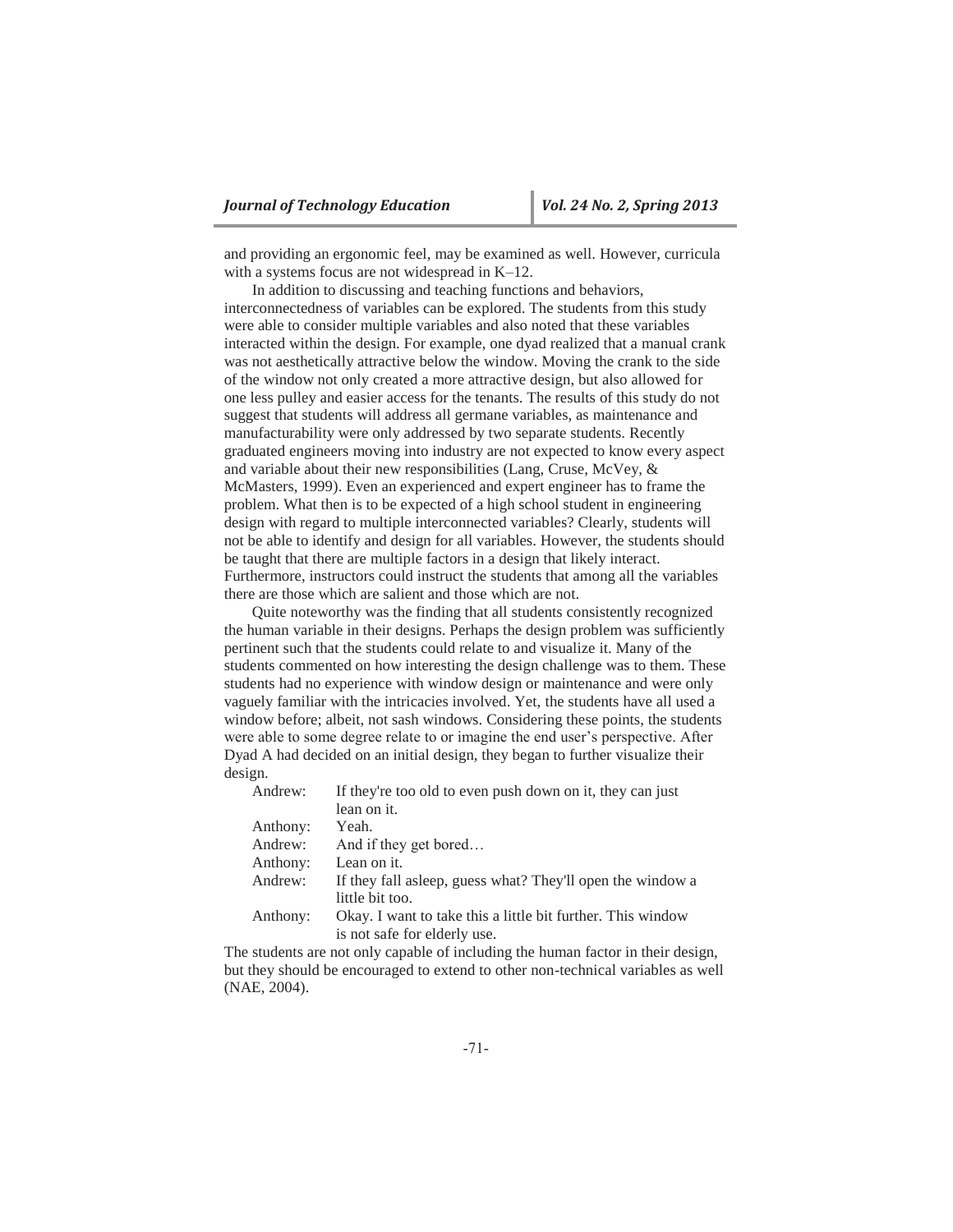The students engaged in sketching throughout the entire design process, with an increase toward the end of the design challenge. Students should consider the use of sketching to not only communicate ideas but to generate, develop, and optimize ideas and designs as well. The sketching does not have to be precise or expert. As Byron stated, "it's not the ability, just get the idea across." Too often, sketching is merely used to communicate ideas (MacDonald et al., 2007), yet research has shown that drawing is integral in engineering design (Bucciarelli, 1994). Not all educational activities need a formal assessment. Sketches to aid in design could be assessed formatively without a grade assigned. Teachers may also want to increase how often sketching is performed.

Sketching is not only helpful in design; it likewise assists the students in systems thinking. The abstractness and looseness of sketching allows for adaptation and divergence. Furthermore, the sketch can offload the cognitive stresses related to complexity. Sketching is not limited to a pencil and paper drawings. There is an array of multimedia tools available to students in design; however, this research did not allow students to use computer aided drafting tools. Results from previous research were mixed in regard to the use of computer aided drafting (Denson, Lammi, Park, & Dansie, 2010).

All of the students in this study considered multiple alternatives in the design challenge. The curriculum in the pre-engineering program included the use of decision matrices; however, not one team used an annotated decision matrix in their analysis. Educators should carefully consider how to instruct students on developing design alternatives and how to make informed decisions regarding such. Perhaps the underlying principle is continuous improvement. Optimization, iteration, and evaluation of competing constraints have the end of an optimal design. There are many models of continuous improvement in industry such as Total Quality Management and Six Sigma from which instructors may draw.

Educators should help students draw from their own experience when designing. Analogous reasoning can help the students understand the many abstract science and math concepts in engineering. Analogous reasoning is often used in engineering design and should be included in engineering design curriculum and instruction (Christensen & Schunn, 2007).

Systems thinking is an important concept in engineering design (Asunda & Hill, 2007; Brophy et al., 2008; Dym et al., 2005; Katehi et al., 2009; Mehalik & Schunn, 2006). The implications for systems thinking are expansive and broad. This study was able to focus on a portion of systems thinking, particularly through the lens of the FBS framework. The implications for educators include focusing on deeper concepts and behaviors, multiple variables and their interactions, optimization, sketching, and analogous reasoning. Most salient is the finding that students in this study were capable of thinking in terms of systems.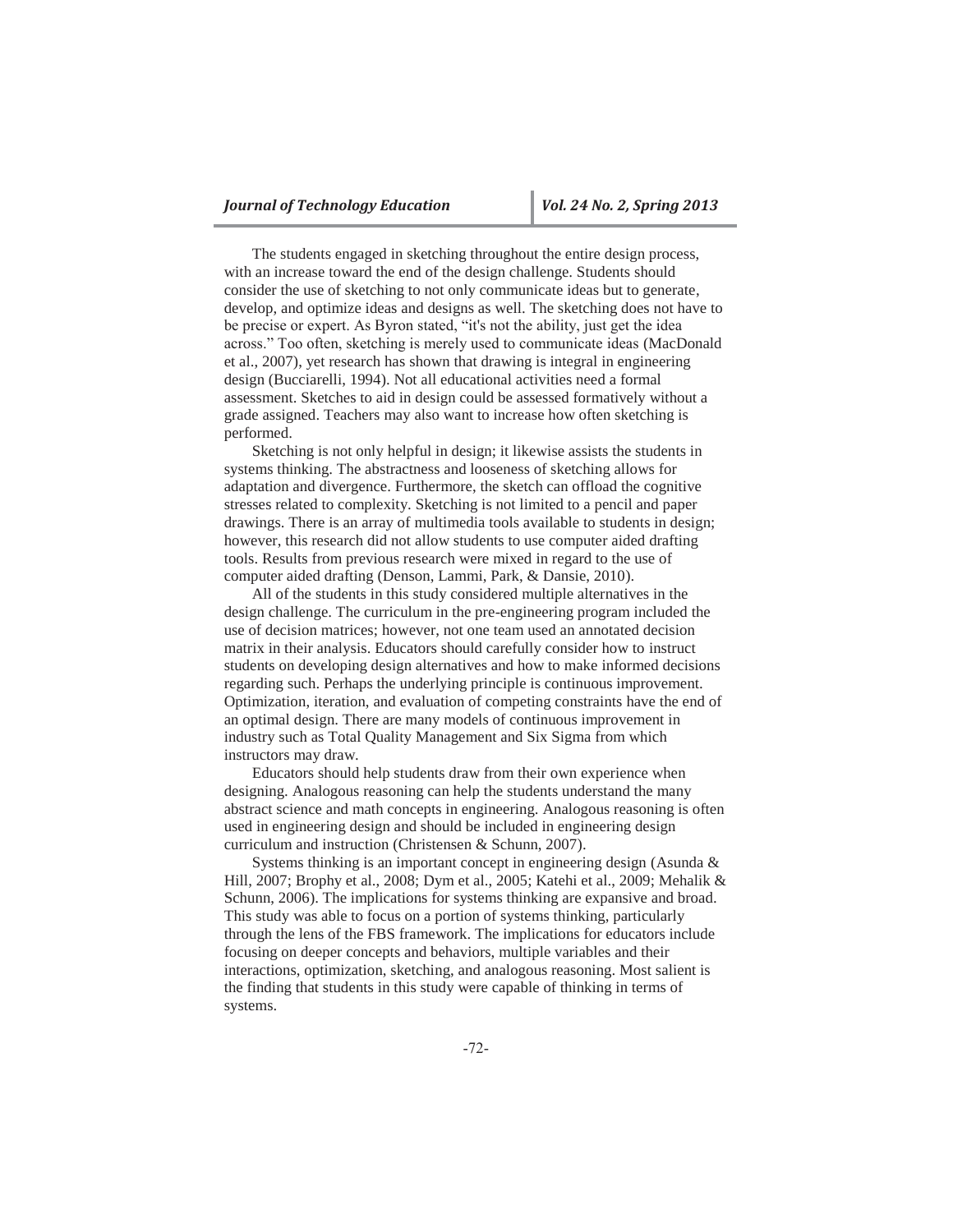## **Conclusions and Recommendations**

This triangulated mixed methods research study is a viable approach for studying student thinking in terms of systems. Although there were limitations with this study, all of the data sources combined to recreate the students' design process and shed light on the students' system thinking. Hence, qualitative and quantitative themes emerged through the use of triangulated data coupled with analysis in the FBS framework.

This research attempted to collect data in an environment close to the students' everyday classroom settings. The students worked with peers in their engineering classroom while working at their computer workstations. The students were aware that they were being audio and video recorded along with their computer movements. However, when asked in the interview, the students stated that the recording equipment was not imposing or distracting. Additionally, the researcher in this study did not hover over the students. The students were accustomed to working in teams and rarely sought help. The researcher was always present for any questions, yet the researcher purposefully moved to the other end of the room from the students. The students were aware and took advantage of the freedom to move about the room. The environment where data is collected is important as it affects the students' context and attitudes as well as research validity. As a researcher, small efforts to accommodate the study participants may yield more trustworthy and valid results.

The findings from this study demonstrated that high school students are capable of systems thinking in an engineering design challenge. The students' systems thinking was demonstrated through FBS analysis and complexity themes alike. Although the high school students focused primarily on structures, they also referenced behaviors. From the analysis of the measures of centrality, it was found that expected behavior played a pivotal role in the students' cognitive transitions. These results suggest that the students looked beyond the façade of their design and delved into its anatomy and operation.

Engineering design is by definition rarely performed in isolation, i.e., isolation from other designs, networks, systems, or humans. Dym (2005) goes so far as to say that all design is systems design. If systems are so pervasive in engineering design, then what is to be taught that is unique to systems thinking and how will it be delivered? Foster et al. (2001) have been able to successfully include complexity thinking in their undergraduate engineering curriculum. However, can systems thinking be taught to high school, or even K–8 students? Jacobson and Wilensky (2006) claimed that students can learn to think in terms of complexity at some level. The findings from this research study have shown that high school students can think in terms of systems. However, this study does not claim to know how this capability was developed. This research could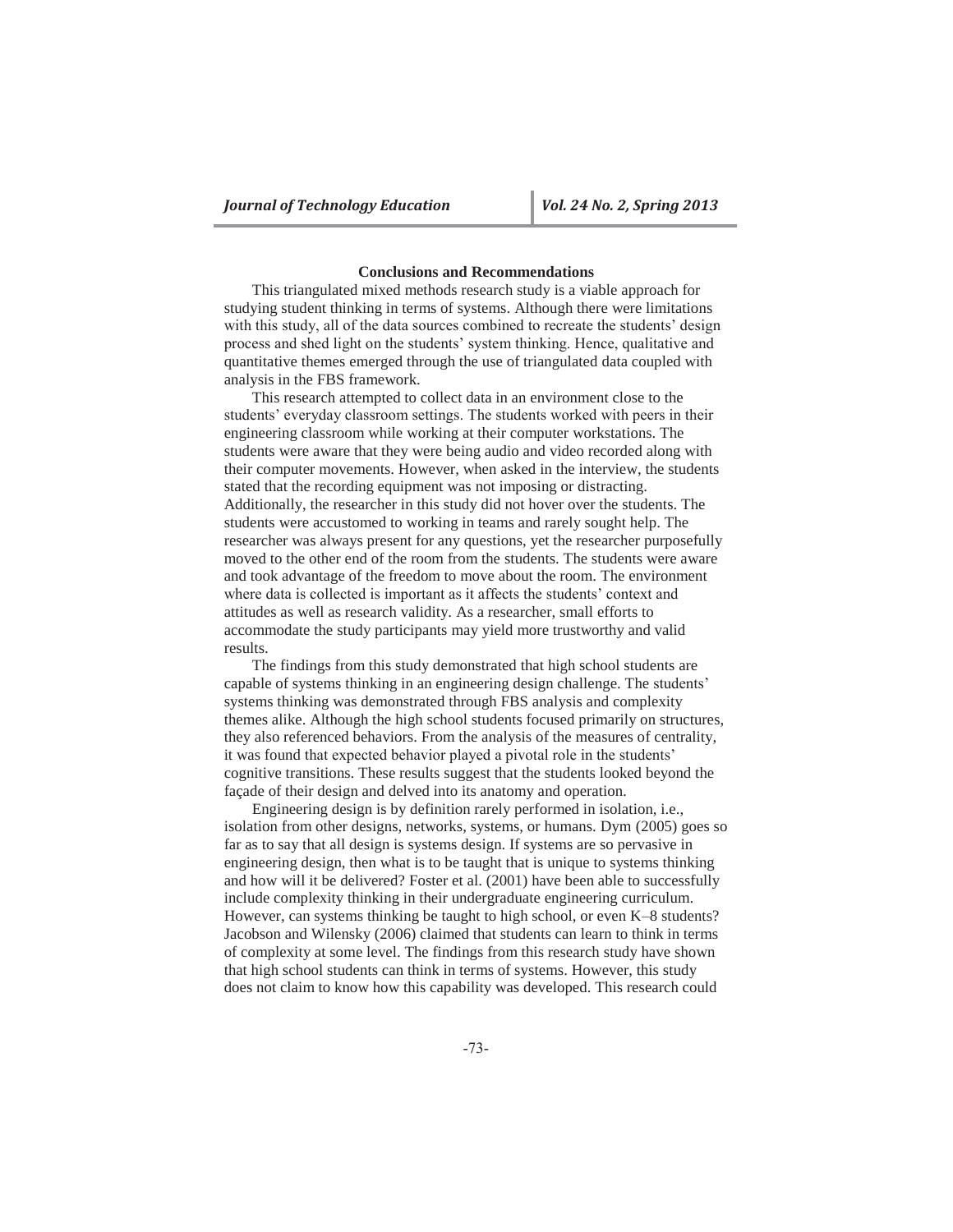not only provide insight to researchers in engineering and technology education but to educational practitioners as well.

This research could provide a springboard to additional research studies, including a larger sample of students from diverse schools using distinct engineering curriculum. Qualitatively, different schools and different preengineering programs could be included. Undoubtedly, students from other preengineering curricula would have unique language, techniques, and themes. Quantitatively, a larger sample size would yield a higher statistical power. Additionally, a larger sample size would also allow for inferential statistics to be computed and analyzed. The range of students studied could also be stratified by year in school and academic performance. Questions to be answered could include: How do seniors in high school differ from freshman? How do nonengineering students in high school compare to pre-engineering students? This study could also inform experimental research that investigates system thinking interventions. Systems thinking is not unique to engineering design. Other studies outside of engineering might also benefit from the FBS framework and other systems perspectives.

Other perspectives and frameworks of engineering design could be investigated, such as collaboration, creativity, and the use of the computer for sketching and information gathering. The scope of the design challenge could also be expanded by allowing the students to build, test, evaluate, and redesign.

### **References**

- Accreditation Board for Engineering and Technology. (2007). ABET 2009 Requirements. Retrieved from http://www.abet.org/Linked DocumentsUPDATE/Criteria and PP/E001 09-10 EAC Criteria 12-01- 08.pdf
- Anning, A. (1997). Drawing out ideas: Graphicacy and young children. *International Journal of Technology and Design Education, 7*(3), 219–239.
- Apedoe, X., Reynolds, B., Ellefson, M., & Schunn, C. (2008). Bringing engineering design into high school science classrooms: The heating/cooling unit. *Journal of Science Education and Technology, 17*(5), 454–465.
- Asunda, P. A., & Hill, R. B. (2007). Critical features of engineering design in technology education. *Journal of Industrial Teacher Education, 44*(1), 25– 48.
- Brophy, S., Klein, S., Portsmore, M., & Rogers, C. (2008). Advancing engineering education in P–12 classrooms. *Journal of Engineering Education, 97*(3), 369–387.

Bucciarelli, L. L. (1994). *Designing engineers*. Cambridge, MA: MIT Press.

Chandrasekaran, B., & Milne, R. (1985). Reasoning about structure, behavior, and function. [Newsletter]. *ACM SIGART Bulletin, 93*, 4–59.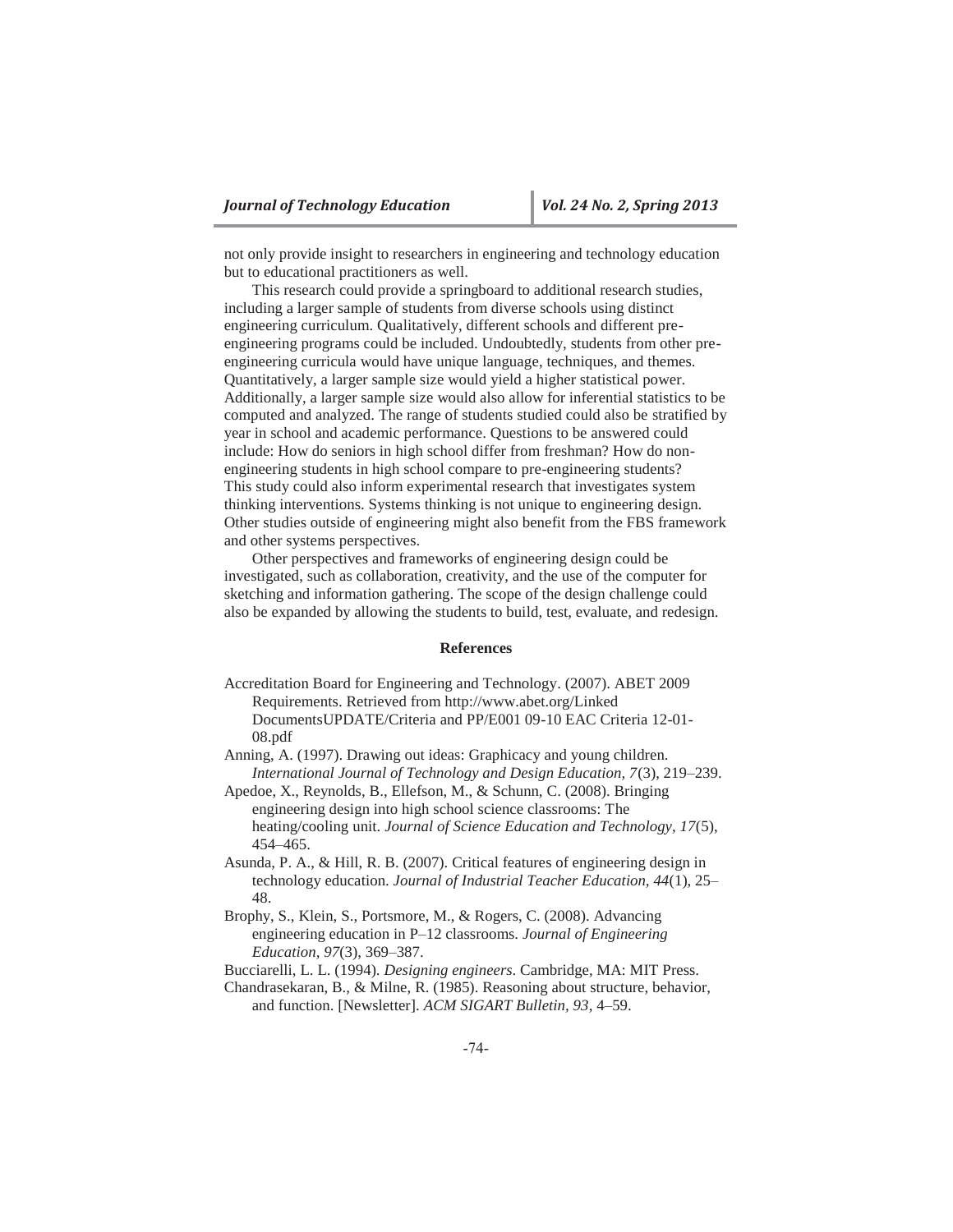- Chi, M. T. H. (1997). Quantifying qualitative analyses of verbal data: A practical guide. *Journal of the Learning Sciences, 6*(3), 271–315.
- Christensen, B. T., & Schunn, C. (2007). The relationship of analogical distance to analogical function and preventive structure: The case of engineering design. *Memory & Cognition, 35*(1), 29–38.
- Cross, N. (2002). Creative cognition in design: Processes of exceptional designers. In T. Hewett & T. Kavanagh (Eds.), *Creativity and cognition* (pp. 6–12). New York, NY: ACM Press.
- Dally, J. W., & Zhang, G. M. (1993). An engineering design course for freshman students. *Journal of Engineering Education, 14*(2), 20–27.
- Davis, B., & Sumara, D. (2006). *Complexity and education: Inquiries into learning, teaching, and research*. Mahwah, NJ: Erlbaum.
- Denson, C., Lammi, M., Park, K. S., & Dansie, E. (2010). *Methods for exploring engineering design thinking in high school student teams*. Paper presented at the 2010 ASEE Annual Conference, Louisville, KY.
- Derry, S. J. (Ed.). (2007). *Guidelines for video research in education: Recommendations from an expert panel* [White paper]. Chicago, IL: University of Chicago, Data Research and Development Center. Retrieved from http://drdc.uchicago.edu/what/video-research-guidelines.pdf page=1&view=fitV,0
- Dym, C. L., Agogino, A. M., Eris, O., Frey, D. D., & Leifer, L. J. (2005). Engineering design thinking, teaching, and learning. *Journal of Engineering Education, 94*(1), 104–120.
- Dym, C. L., & Little, P. (2009). *Engineering design: A project-based introduction* (3rd ed.). New York: John Wiley.
- Eide, A. R., Jenison, R. D., Mashaw, L. H., & Northrup, L. L. (2002). *Introduction to engineering design and problem solving*. Boston, MA: McGraw Hill.
- Eisenkraft, A. (2011). Engineering design challenges in a science curriculum. Logan, UT: National Center for Engineering and Technology Education, Utah State University.
- Foster, J., Kay, J., & Roe, P. (2001). *Teaching complexity and systems thinking to engineers*. Paper presented at the 4th UICEE Annual Conference on Engineering Education, Bangkok, Thailand.
- Gero, J. S. (1990). Design prototypes: A knowledge representation schema for design. *AI Magazine, 11*(4), 26–36.
- Gero, J. S., & Kan, J. W. (2009). Learning to collaborate during team designing: Some preliminary results from measurement-based tools. In A. Chakrabarti (Ed.), *Research into design* (pp. 560–567). Delhi, India: Research Publications.
- Gero, J. S., & Kannengiesser, U. (2004). The situated function-behaviourstructure framework. *Design Studies, 25*(4), 373–391.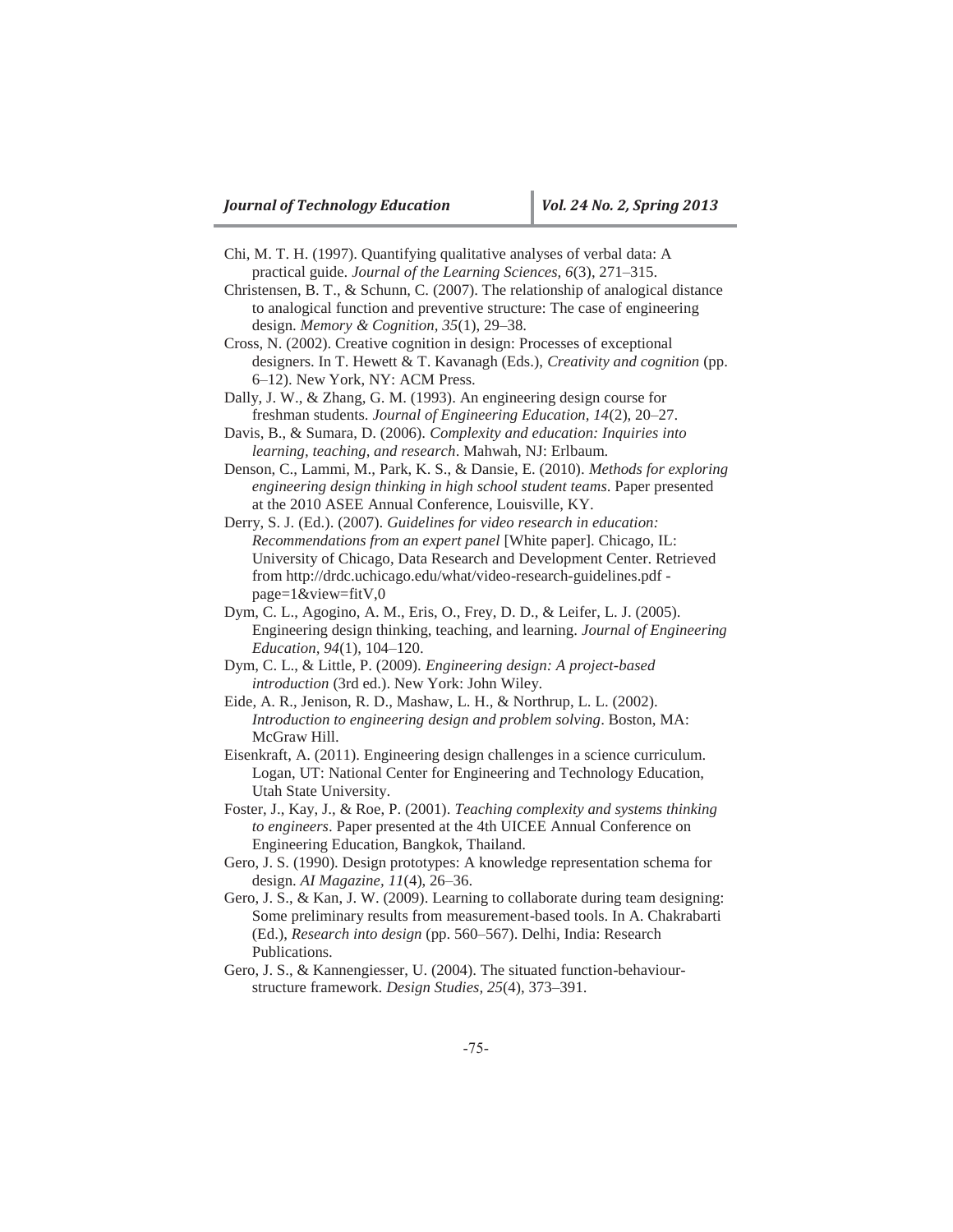- Glesne, C. (2006). *Becoming qualitative researchers: An introduction* (3rd ed.). Boston, MA: Pearson, Allyn and Bacon.
- Goel, A. E. (1997). Design, analogy, and creativity. *IEEE Expert, 12*(2), 62–70.
- Grinter, L. E. (1956). Report on the evaluation of engineering education. *Engineering Education, 46*(3), 25–63.
- Hailey, C. E., Erekson, T. L., Becker, K. H., & Thomas, M. (2005). National Center for Engineering and Technology Education. *The Technology Teacher, 64*(5), 23–26.
- Hmelo-Silver, C. E. (2004). Problem-based Learning: What and how do students learn? *Educational Psychology Review, 16*(3), 235–266.
- Hmelo-Silver, C. E., & Azavedo, R. (2006). Understanding complex systems: Some core challenges. *Journal of the Learning Sciences, 1*(15), 53–61.
- Hmelo-Silver, C. E., Holton, D. L., & Kolodner, J. L. (2000). Designing to learn about complex systems. *The Journal of the Learning Sciences, 9*(3), 247– 298.
- Jacobson, M. J., & Wilensky, U. (2006). Complex systems in education: Scientific and educational importance and implications for the learning sciences. *Journal of the Learning Sciences, 15*(1), 11–34.
- Jonassen, D. (2000). Toward a design theory of problem solving. *Educational Technology Research and Development, 48*(4), 63–85.
- Kan, J. W., & Gero, J. S. (2008). Acquiring information from linkography in protocol studies of designers. *Design Studies, 29*(4), 315–337.
- Katehi, L., Pearson, G., & Feder, M. (Eds.). (2009). *Engineering in K–12 education: Understanding the status and improving the prospects*. Washington, DC: The National Academies Press.
- Kolodner, J. L. (2002). Facilitating the learning of design practices: Lessons learned from an inquiry into science education. *Journal of Industrial Teacher Education, 39*(3), 9–40.
- Lang, J. D., Cruse, S., McVey, F. D., & McMasters, J. (1999). Industry expectations of new engineers: A survey to assist curriculum designers. *Journal of Engineering Education, 88*(1), 43–51.
- MacDonald, D., Gustafson, B. J., & Gentilini, S. (2007). Enhancing children's drawing in design technology planning and making. *Research in Science & Technological Education, 25*(1), 59–75.
- Mehalik, M., & Schunn, C. (2006). What constitutes good design? A review of empirical studies of the design process. *International Journal of Engineering Education, 22*(3), 519–532.
- National Academy of Engineering. (2004). *The engineer of 2020: Visions of engineering in the new century*. Washington, DC: The National Academies Press.
- National Academy of Engineering. (2005). *Educating the engineer of 2020: Adapting engineering education to the new century*. Washington, DC: The National Academies Press.